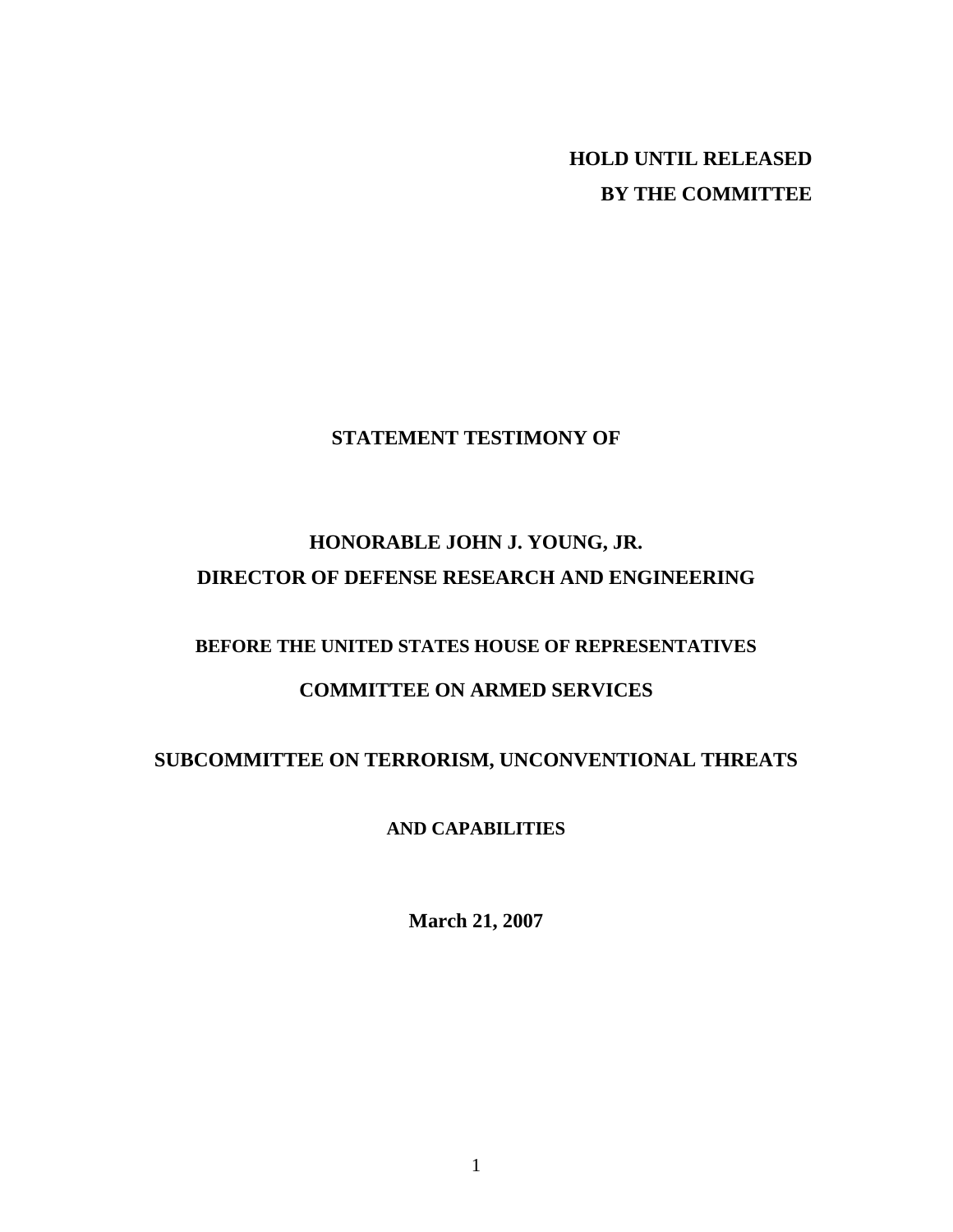### **Introduction**

 $\overline{a}$ 

Mr. Chairman, distinguished members of the Subcommittee, thank you for this opportunity to appear before you to discuss the Department's FY 2008 science and technology  $(S&\mathcal{T})$  program.<sup>[1](#page-1-0)</sup> This is the second year I have had the opportunity to appear before Congress as the Director of Defense Research and Engineering (DDR&E), and I am excited by the direction and focus of the Department's S&T program. I will use the opportunity of this hearing to describe the overall Department of Defense (DoD) S&T program, while also touching on the oversight of the Department's research efforts in counter proliferation and counterterrorism technologies. I am also pleased to have the chance to highlight in this hearing some of the new and expanded initiatives we have undertaken across the Department and within the Office of the Secretary of Defense (OSD) to address desired capabilities described in the 2006 Quadrennial Defense Review (QDR).

Last year, I told you about the vision put in place for the DoD's Research and Engineering (R&E) program: "Develop Technology to Defeat Any Adversary on Any Battlefield." This vision encompasses both state and non-state actors, as well as all potential fields of conflict, from the physical battlefield to cyber space and other nontraditional battlefields. In addition, this vision is consistent with the challenges outlined in the Quadrennial Defense Review and the FY 2008 Defense S&T program submitted by the President, a vision supported by the individual S&T programs of the Services, Agencies, and the Office of the Secretary of Defense.<sup> $\overline{2}$  $\overline{2}$  $\overline{2}$ </sup> To realize this vision requires:

- *An S&T program that is balanced to address near, mid, and far term needs of the Defense Department*. We will describe an S&T program that seeks to balance investment that addresses the known capability needs and threats of today with the potential capabilities needs and threats of tomorrow. In the short-term, the S&T program should emphasize support to the combatant commander through rapid prototyping, demonstrations, and fielding. In the mid-term, the S&T program should show increased emphasis on the needs of tomorrow's forces and broad based support of DoD acquisition programs. Finally, in the far-term, the DoD S&T program should still deliver both

<span id="page-1-0"></span><sup>&</sup>lt;sup>1</sup> The formal responsibilities of the DDR&E, as Chief Technology Officer of the DoD, incorporates S&T and Advanced Component Development and Prototyping; the combination of these two makes the research and engineering (R&E) program. There will be segments of this testimony that moves into R&E. 2

<span id="page-1-1"></span> $2$  The DoD S&T submission is comprised of the Service (Army, Navy, Air Force, and Marine) programs; Agency programs (DARPA, DTRA, DLA, and SOCCOM), and the Office of the Secretary of Defense (DDR&E and Chemical Biological Defense Program) programs.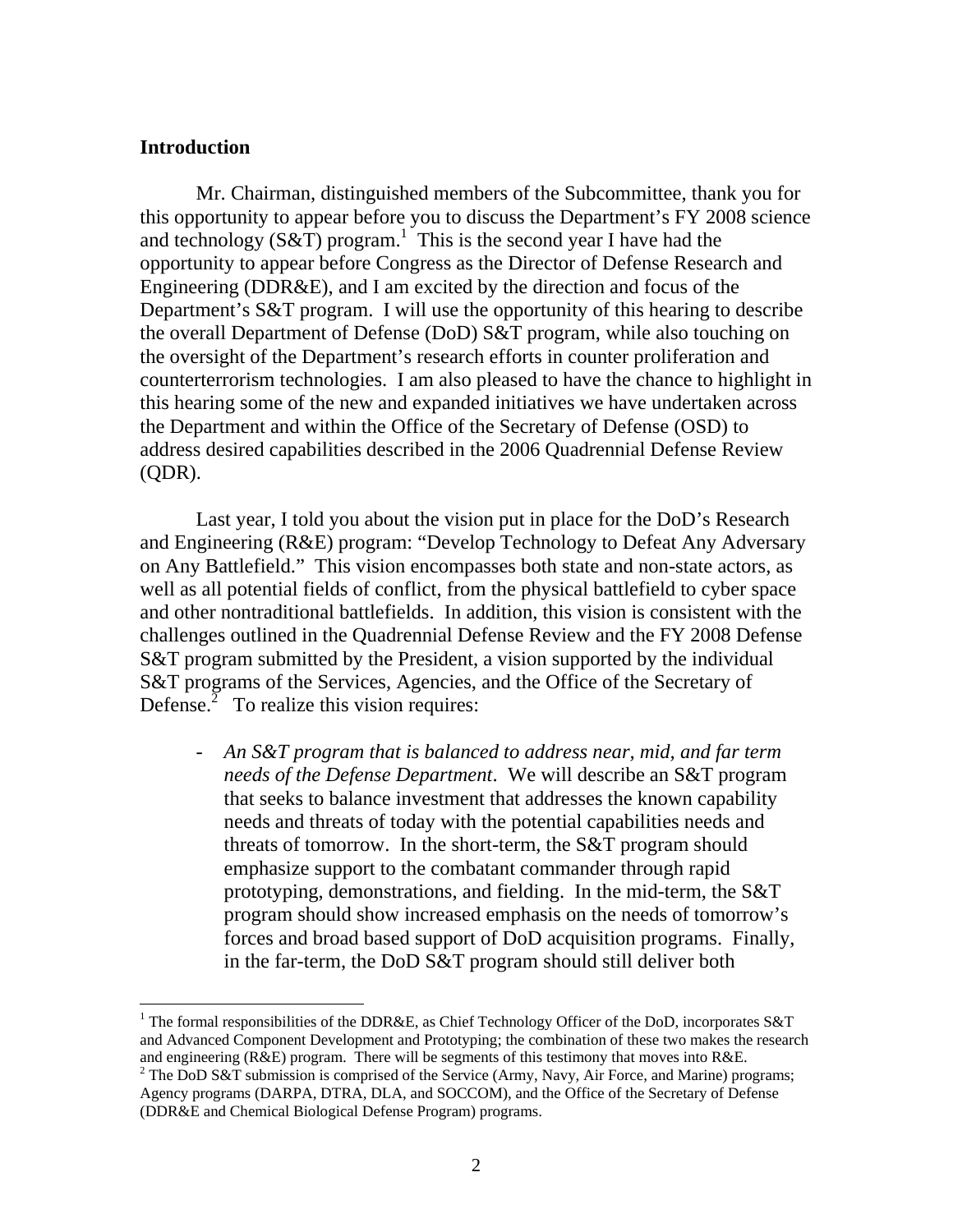technology and intellectual talent that ensures the U.S. military can retain superiority for future generations.

- *An integrated R&E program, with contributions from the Services and Agencies*. We will describe the process called "Reliance 21", which provides a renewed emphasis on integrating and coordinating the S&T investment across all DoD components with a focus on the warfighter. The integrated contributions of the Services and Agencies are critical to optimize the DoD S&T product.
- *New and revised processes to increase the efficiency and affordability leading to fielding enhanced DoD capabilities.* We will describe existing and new processes to integrate S&T more completely into DoD acquisition and sustainment programs for the express purpose of decreasing development time for acquisition programs and reducing the cost of existing and emerging weapons systems.
- *A program that addresses the future science and engineering (S&E) workforce.* We will describe the DoD response to a number of blueribbon panels that highlight the need for scientists and engineers capable of executing national security programs for the United States.
- *New areas of emphasis within the S&T portfolio.* We will describe new initiatives within the DoD S&T program focused on "non-traditional" DoD capabilities. In its simplest form, the DoD S&T program is being reshaped to increase "non-kinetic" capabilities while decreasing relative emphasis on conventional platforms and weapons (kinetic systems). Non-kinetic capabilities include information technologies, sensors, persistent surveillance, decision making and cognition, and so forth. Interestingly, these non-kinetic technology areas are consistent with many of those required to improve both counter proliferation and counterterrorism capabilities of the DoD.

The R&E program we have submitted addresses the "Any Adversary, Any Battlefield" vision while simultaneously maintaining flexibility to address current issues. The body of this testimony addresses the overall DoD S&T program, key Service and Agency components of the program, and specific projects and initiatives in the FY 2008 budget request.

As a whole, the S&T program addresses the Defense Department's requirement to develop capability for today's force and maintain a technology edge across the broad spectrum of conventional military systems. The new initiatives are focused on increasing the U.S. capabilities for "the Long War", as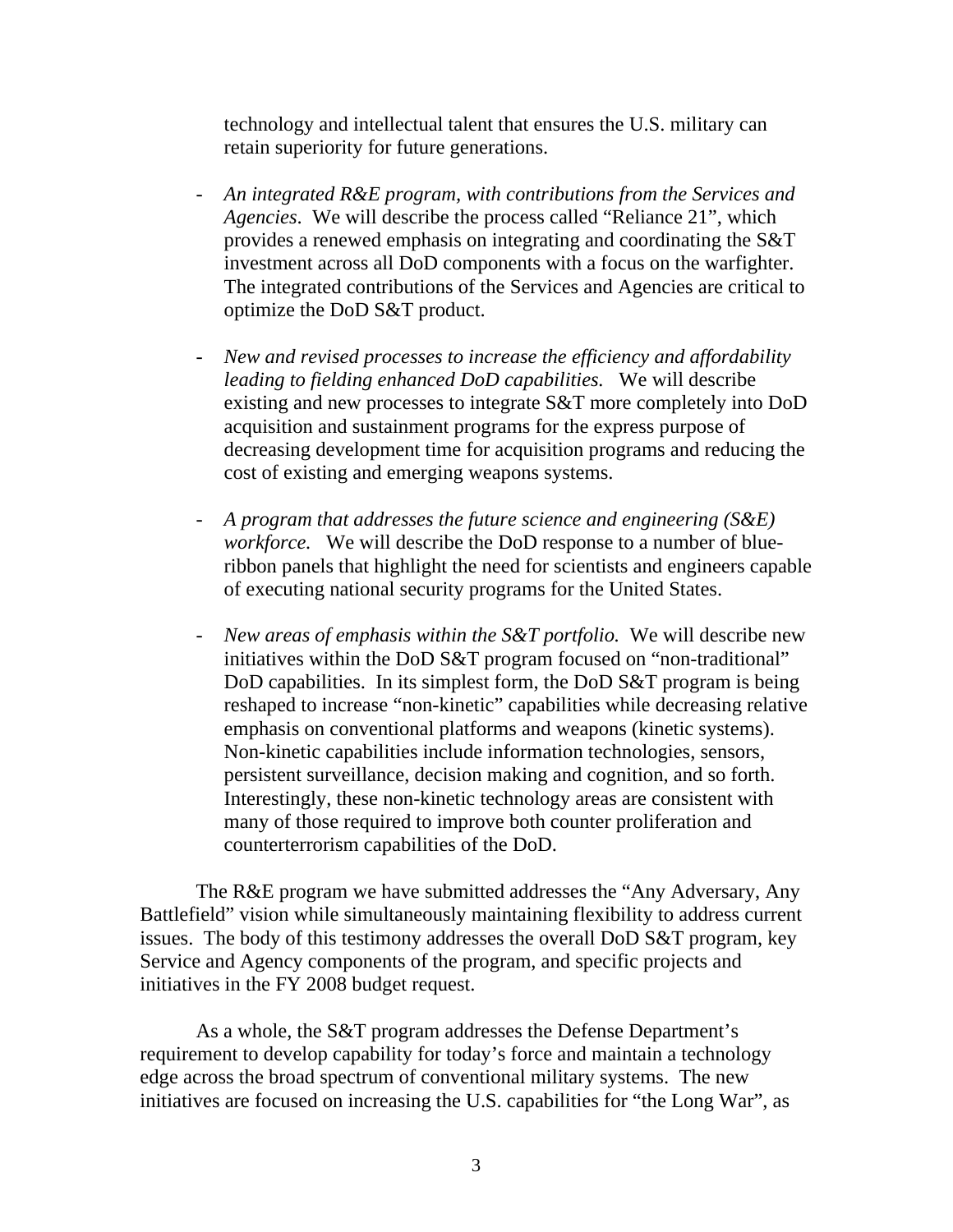described in the 2006 QDR, fielding new technologies which enhance our warfighter's toolset, and reducing the cost and time requirements for fielding new weapon systems.

### **FY 2008 Science and Technology Budget Request**

The FY 2008 President's Budget Request of \$10.77 billion represents a continued corporate commitment to maintain strong S&T funding during a year with difficult budgetary demands from the on-going war on terror. Although in real terms this request is lower than the FY 2007 request of \$11.08 billion, this year's request still represents a strong investment that demonstrates continuing commitment to S&T. Figure 1 displays the long-term trend of the DoD budget request for S&T. From FY 2002 to 2008 the S&T budget has grown 8% (in real terms) and these years are the seven highest DoD requests for S&T since the current budget process started in 1962.



There is one additional factor that is important when comparing the FY 2007 and FY 2008 President's Budget Submission. Between FY 2007 and FY 2008 the Air Force appropriately migrated over \$300M from special program S&T accounts to more mature research and development accounts. Consequently, the true change in S&T work from FY 2007 to FY 2008 is less than is shown by the raw numbers. To accurately compare the FY 2007 and FY 2008 requests, we must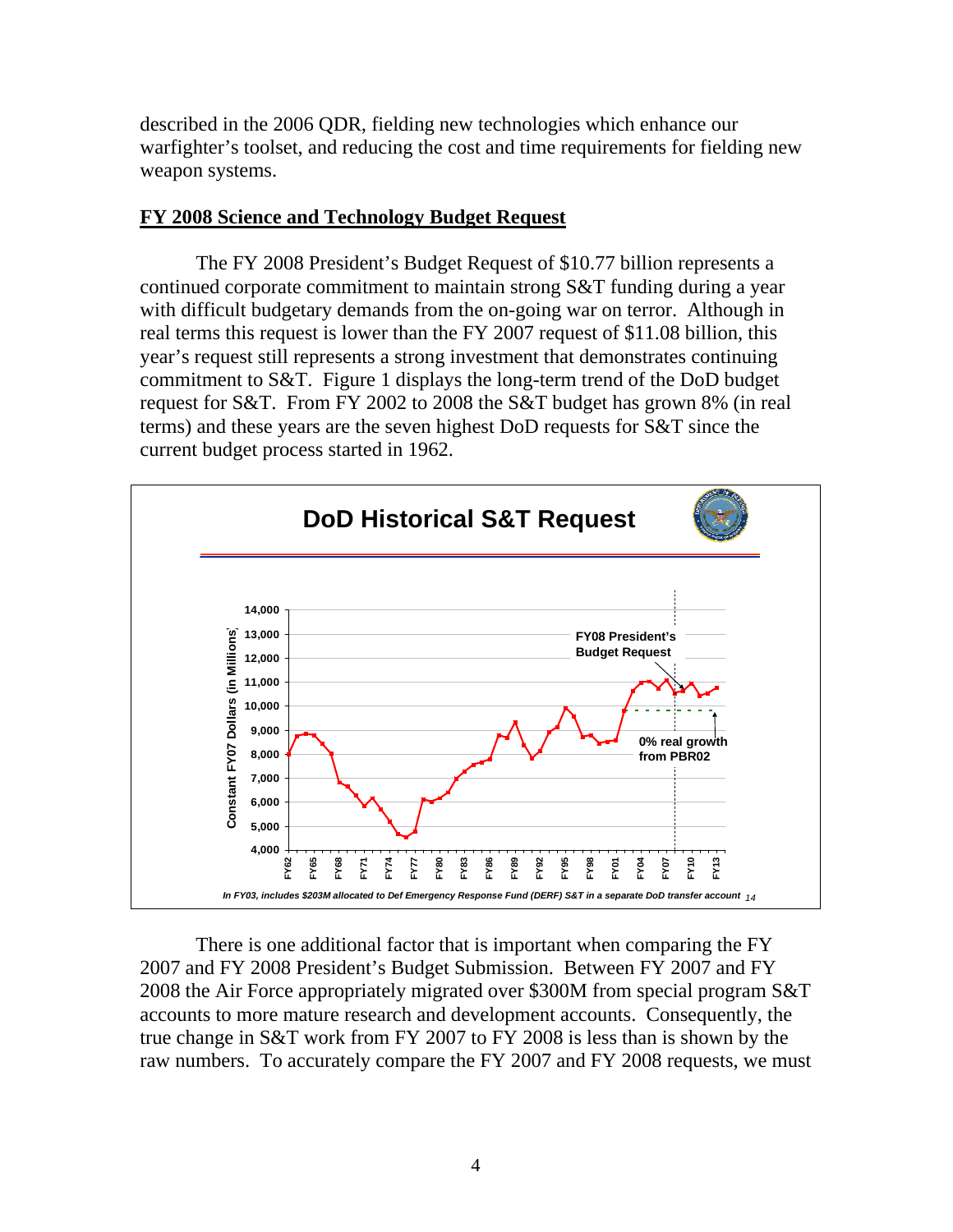remove the special programs funding<sup>[3](#page-4-0)</sup> from the FY 2007 budget; doing so results in the DoD's FY 2008 S&T request being slightly larger in FY 2008 than FY 2007 in then year dollars, and being only two percent lower than the FY 2007 request in constant year dollars (see Table below).

|                                            | <b>FY 2007</b> | <b>FY 2008</b> |
|--------------------------------------------|----------------|----------------|
| <b>Then Year Dollars (in millions)</b>     | <b>Request</b> | <b>Request</b> |
| <b>Basic Research</b>                      | 1,422          | 1,428          |
| <b>Applied Research</b>                    | 4,478          | 4,357          |
| <b>Advanced Technology Development</b>     | 5,183          | 4,987          |
| <b>Advanced Technology Development</b>     | 4,867          | 4,987          |
| (Special Program Migration Adjusted)       |                |                |
| <b>Total DoD Science and Technology</b>    | 11,083         | 10,772         |
| <b>Adjusted DoD Science and Technology</b> | 10,767         | 10,772         |
| <b>Advanced Component Development and</b>  |                |                |
| <b>Prototypes</b>                          | 15,387         | 15,662         |
| <b>Total DoD Research and Engineering</b>  | 26,470         | 26,434         |

# **Comparison of DoD Research and Engineering Requests**

(President's Budget – Total Obligation Authority)

The FY 2008 request represents a year of transition. We continue to shift the S&T program to focus on transformational technologies, as evidenced in our new technology vectors. Similar to last year, over 40 percent of our investment is in three areas: information systems; sensors, electronics and electronic warfare; and basic research. This profile supports technologies needed to advance counter proliferation and counterterrorism capabilities. Furthermore, the FY 2008 request resulted in a Secretary of Defense-directed shift in S&T funds of over \$300M in FY 2008, and a \$1.6 billion shift (over the Future Years Defense Program (FYDP)) to develop new capabilities.

The overall DoD S&T program is comprised of contributions by the Services and Defense Agencies. Within the Services and Agencies, the FY 2008 budget is comparable to the FY 2007 budget, as shown in the following tables. It is important to recognize that the Services budget and manage the bulk of DoD S&T funds and thus have critical roles to play in the overall DoD S&T program. Consequently, before going through the DoD S&T program as an integrated whole it is important to highlight some important individual programs from each component.

 $\overline{a}$ 

<span id="page-4-0"></span><sup>&</sup>lt;sup>3</sup> These funds were formally found in Program Element 0603801F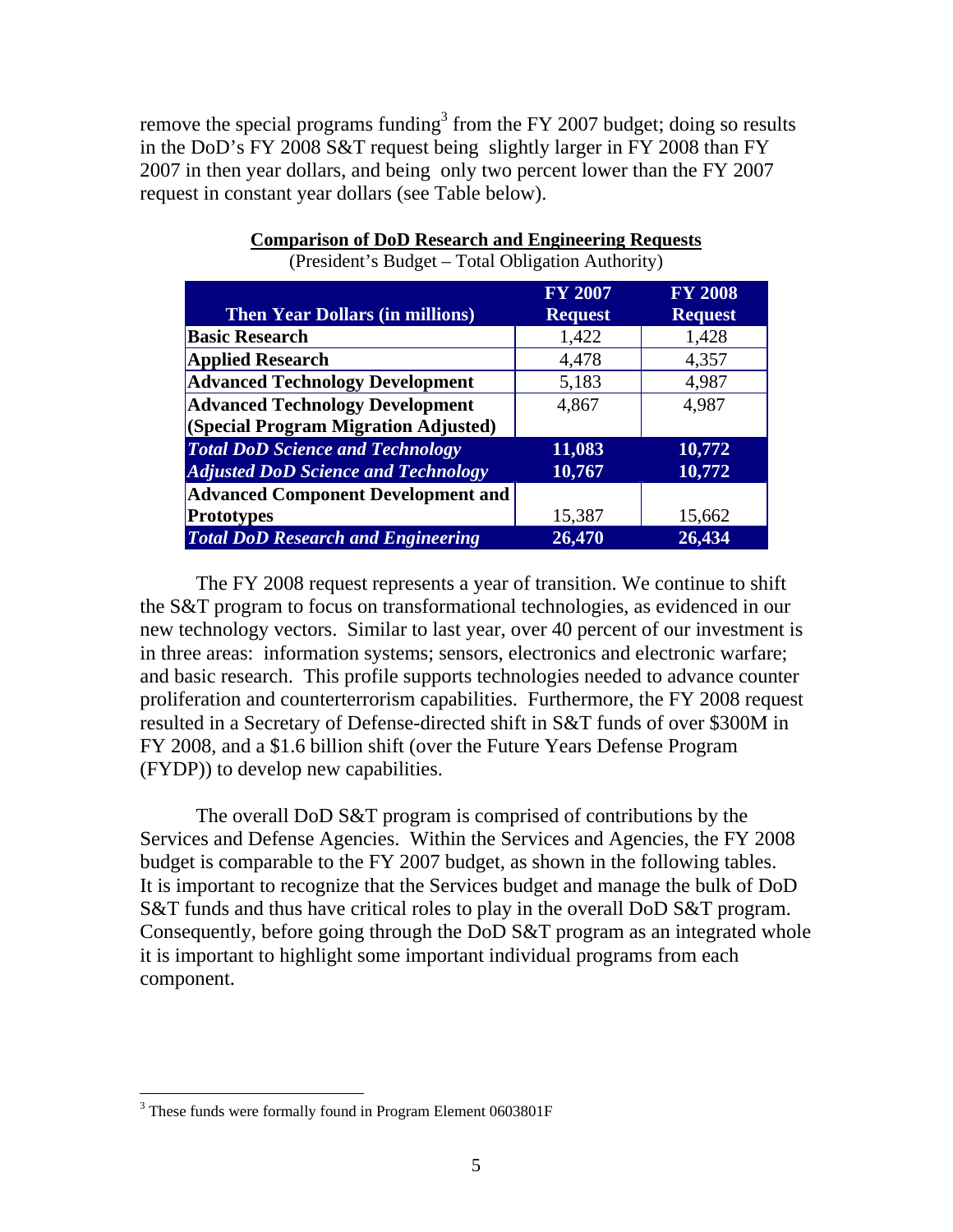| <b>Then Year Dollars (in millions)</b>   | <b>FY 2007</b><br><b>Request</b> | <b>FY 2008</b><br><b>Request</b> |
|------------------------------------------|----------------------------------|----------------------------------|
| <b>Basic Research</b>                    | 312                              | 306                              |
| <b>Applied Research</b>                  | 685                              | 686                              |
| <b>Advanced Technology Development</b>   | 722                              | 736                              |
| <b>Total Army Science and Technology</b> | 1,719                            | 1,728                            |

### **Army S&T Requests** (President's Budget – Total Obligation Authority)

The Army's S&T program has to be as adaptable and responsive as our Soldiers in the field. The Army's S&T strategy is to pursue technologies that will enable the future force while simultaneously seizing opportunities to enhance the current force. Major elements of the Army's FY 2008 S&T budget includes:

- − Force Protection technologies, the Army's single largest S&T investment area, which focuses on providing active/passive protection for rotorcraft survivability; active protection for countermeasures against kinetic and chemical energy threats, directed energy weapons; and passive protection such as lightweight armor.
- − C4ISR technologies to enable networked surveillance and knowledge systems for collaborative real time mission planning, on-the-move operations and to enable networked lethality. These technologies include secure, mobile, ad-hoc networks for sustained high tempo full spectrum operations; third generation infrared (IR) technologies for extended range threat detection and identification; and a suite of sense-through-the-wall systems.
- − Lethality technologies including the 120 mm Line of Sight/Beyond Line of Sight ammunition suite to enhance precision and provide multi-function munitions for the M1A2 Abrams and Future Combat Systems; and the next generation of Non Line of Sight – Launch System.
- − Other significant Army S&T investments are found in soldier system technologies, logistics technologies, unmanned systems, advanced simulation, and basic research.

| <b>Then Year Dollars (in millions)</b>  | <b>FY 2007</b><br><b>Request</b> | <b>FY 2008</b><br><b>Request</b> |
|-----------------------------------------|----------------------------------|----------------------------------|
| <b>Basic Research</b>                   | 456                              | 467                              |
| <b>Applied Research</b>                 | 639                              | 678                              |
| <b>Advanced Technology Development</b>  | 505                              | 522                              |
| <b>Total DoN Science and Technology</b> | 1,599                            | 1,667                            |

# **Navy (DoN) S&T Requests**

(President's Budget – Total Obligation Authority)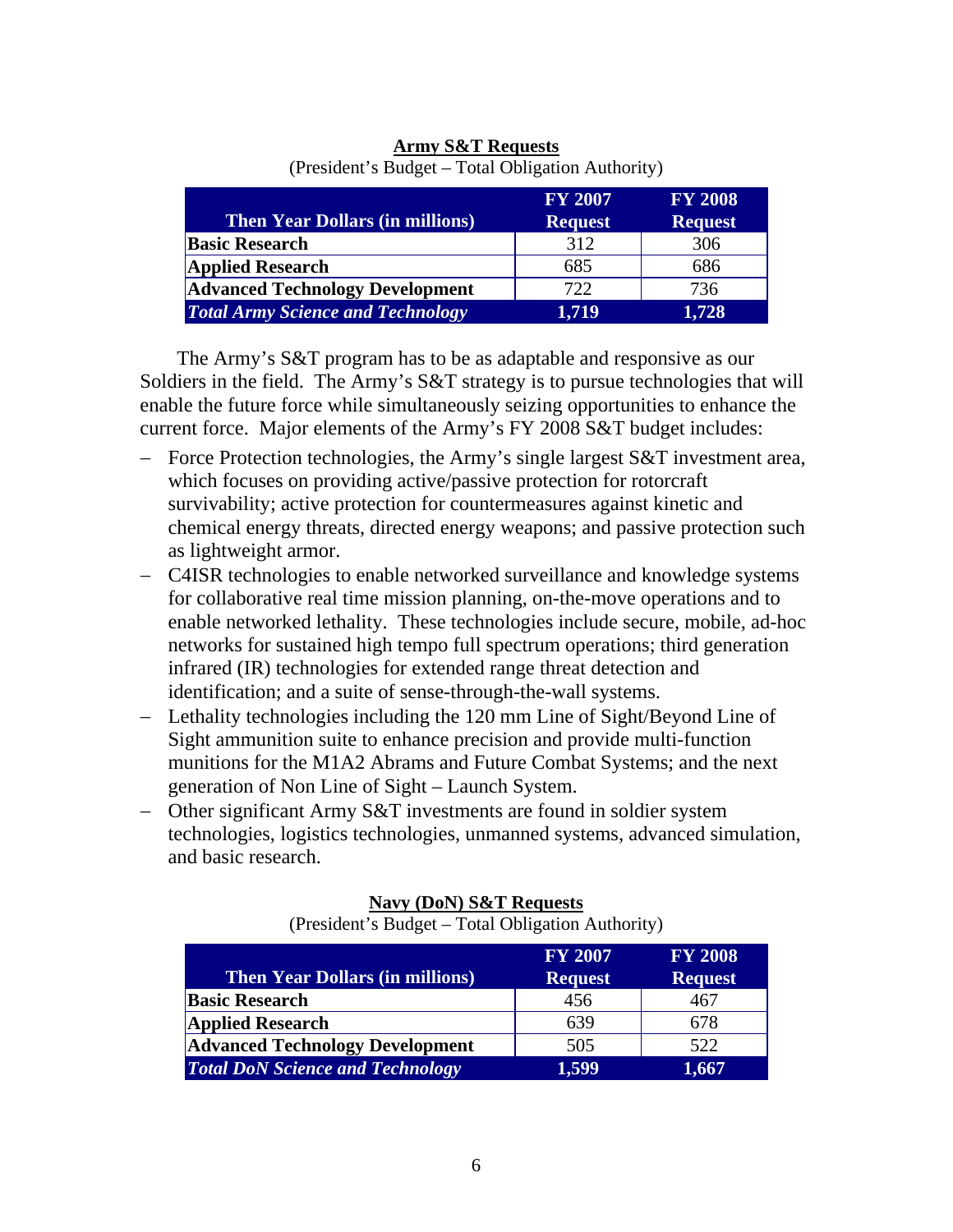The Navy continues to refine and align their program to meet Department of the Navy needs, and has defined 13 Naval S&T focus areas. Within these areas are the traditional fleet technologies, but the Navy has also established focus areas in power and energy, maritime domain awareness (surveillance coupled with information processing), and assured access to hold an adversary at risk. Among the technologies being pursued in maritime domain awareness are networked sensors across the air and sea environment with a goal to locate, tag, and track any target of interest on, under, or above the water. Within assured access, the Navy is attempting to integrate unmanned vehicles, information from space, communications and weapons (including non-lethal weapons) to allow effect littoral and riverine operations. Throughout the Navy S&T program, a consistent theme emerges. The Navy is aggressively integrating sensors, information processing and communication to provide dominant situation awareness.

|                                               | <b>FY 2007</b> | <b>FY 2008</b> |
|-----------------------------------------------|----------------|----------------|
| <b>Then Year Dollars (in millions)</b>        | <b>Request</b> | <b>Request</b> |
| <b>Basic Research</b>                         | 370            | 375            |
| <b>Applied Research</b>                       | 973            | 1,011          |
| <b>Advanced Technology Development</b>        | 805            | 577            |
| <b>Total Air Force Science and Technology</b> | 2,148          | 1,964          |

**Air Force S&T Requests**

(President's Budget – Total Obligation Authority)

The Air Force has shown tremendous foresight in adopting its "Anticipate, Find, Fix, Track, Target, Engage, and Assess – Anything, Anywhere, Anytime" technical vision that focuses the Air Force S&T program on fighting the global war on terror and countering the proliferation of weapons of mass destruction. An example of the Air Force's contribution to the ongoing war on terror is an electrooptical staring array called Angel Fire. Angel Fire distributes real-time imagery straight to the warfighter, providing the ability to zoom in and observe an area more closely. Angel Fire also allows for playback of significant events with a "TIVO-like" capability to monitor areas of interest, highlighting Air Force expertise in sensors technology. The Department looks to the Air Force to bring their core competencies to bear on these threats now and in the future, and to continue to provide our warfighters with the best capabilities to defeat the enemy in this new era of irregular warfare.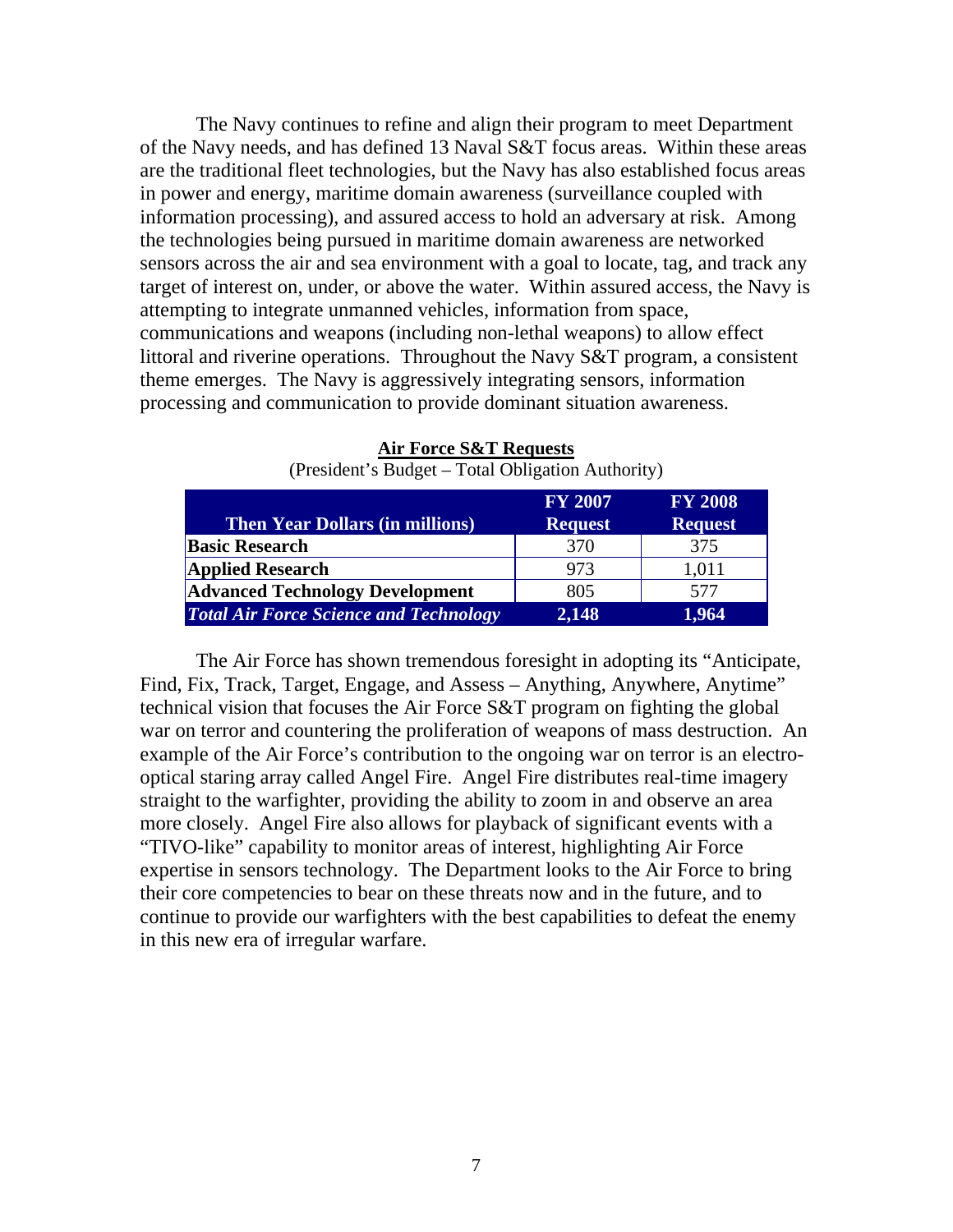|                                           | <b>FY 2007</b> | <b>FY 2008</b> |
|-------------------------------------------|----------------|----------------|
| <b>Then Year Dollars (in millions)</b>    | <b>Request</b> | <b>Request</b> |
| <b>Basic Research</b>                     | 151            | 153            |
| <b>Applied Research</b>                   | 1,503          | 1,403          |
| <b>Advanced Technology Development</b>    | 1,590          | 1,477          |
| <b>Total DARPA Science and Technology</b> | 3,243          | 3,033          |

# **DARPA S&T Requests**

(President's Budget – Total Obligation Authority)

The Defense Advanced Research Projects (DARPA) continues its historical role as the engine for radical innovation in the DoD in FY 2008. This February, DARPA delivered its updated Strategic Plan to Congress, laying out in broad terms its strategic thrusts. This document provides a good sense of DARPA's plans and ambitions. In the area of counter proliferation, DARPA's strategic thrusts in the "Detection, Characterization and Assessment of Underground Structures" and the "Detection, Precision ID, Tracking and Destruction of Elusive Targets" are particularly relevant. In the area of counterterrorism, DARPA's strategic thrust in "Urban Area Operations" and its work in machine translation and biological warfare defense promise to make important contributions to defeating terrorists.

| <b>Then Year Dollars (in millions)</b>   | <b>FY 2007</b><br><b>Request</b> | <b>FY 2008</b><br><b>Request</b> |
|------------------------------------------|----------------------------------|----------------------------------|
| <b>Basic Research</b>                    |                                  |                                  |
| <b>Applied Research</b>                  | 318                              | 182                              |
| <b>Advanced Technology Development</b>   | 105                              | 213                              |
| <b>Total DTRA Science and Technology</b> | 428                              | 401                              |

**DTRA S&T Requests** (President's Budget – Total Obligation Authority)

The Defense Threat Reduction Agency (DTRA) continues to emphasize research that will enhance our counter proliferation capability and ability to counter weapons of mass destruction (WMD). These include technologies that improve our ability to assess vulnerability and enhance survival, such as DTRA's advanced modeling of weapons and munitions effects and the integration of our modeling tools into a WMD Toolset for broader applicability. We are also investing in means to deter threats and defeat potential threat sites through better target assessment and tailored ordnance, such as hard target penetrators and massive ordnance blast technologies. Heavy penetrator sled tests are being conducted to demonstrate the key technologies of penetrator materials, shapes, and controlled detonation devices. Technologies for improved radiation-hardened microelectronics and electromagnetic pulse assessments will reduce our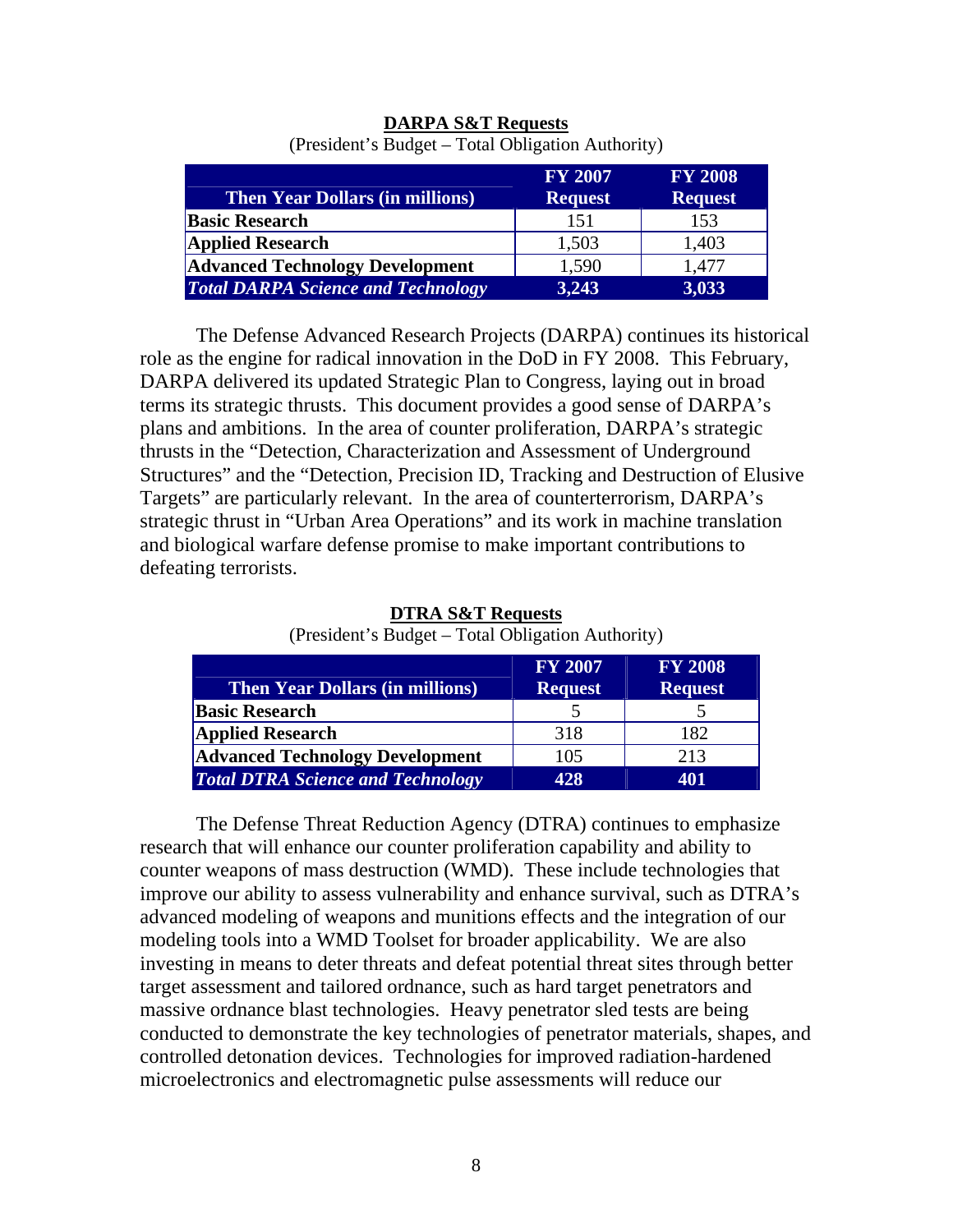vulnerability, and new solid-state neutron detectors and particle counters will advance our ability to detect and categorize threat materials.

### **S&T for Today's Force**

In this section, we will highlight S&T programs that generally deliver products or technology over the next three years, that is, the early years of the President's Future Years Defense Program (FYDP).

As the Global War on Terrorism (GWOT) continues, the combatant commanders need new capabilities to be rapidly transitioned from the S&T program to use in the field. Thus, we have seen a much greater need to develop and harvest technology as fast as possible. To address these requests, we sought and harvested technology over the past several years to deliver new tools and systems that address the critical military needs of our battlefront customers. We continue to expand our work on experimentation, demonstrations and prototypes to shorten development cycle time. The Department has been successful because of Congressional support of several rapid reaction programs allowing the DoD to quickly develop and deploy technology. The S&T efforts of the Rapid Reaction Technology Office (RRTO), the Quick Reaction Fund (QRF), and the Joint IED Defeat Office (JIEEDO) are essential to our warfighters who are engaged daily in the war on terrorism. These programs complement each other, which each focusing on a specific part of the challenge.

The Rapid Reaction Technology Office (RRTO) focuses primarily on technologies that can mature in 6-18 months to be used in the broader GWOT. The RRTO will also work on less mature technology for defeat of emergent and future improvised explosive device (IED) threats. The RRTO's initial objective was to focus DoD technologies on counterterrorism issues. This counterterrorism mission continues, but over time, the RRTO has focused on several key areas, including leveraging the DoD S&T base and those of other Federal Departments; stimulating interagency coordination; anticipating adversaries' exploitation of available commercial technologies; and accelerating fielding of new capabilities. While most aspects of RRTO programs are classified, previous areas of focus include test and fielding of capabilities for wide area surveillance and tracking; standoff detection of explosives; special communications capabilities; counter IED applications; and counter weapons of mass destruction capabilities. Generally, all of these technologies are directly consistent with the tools needed to address counter proliferation mission. Through the several years of its existence, the RRTO has had a number of successes, and a few examples are outlined in the following paragraphs.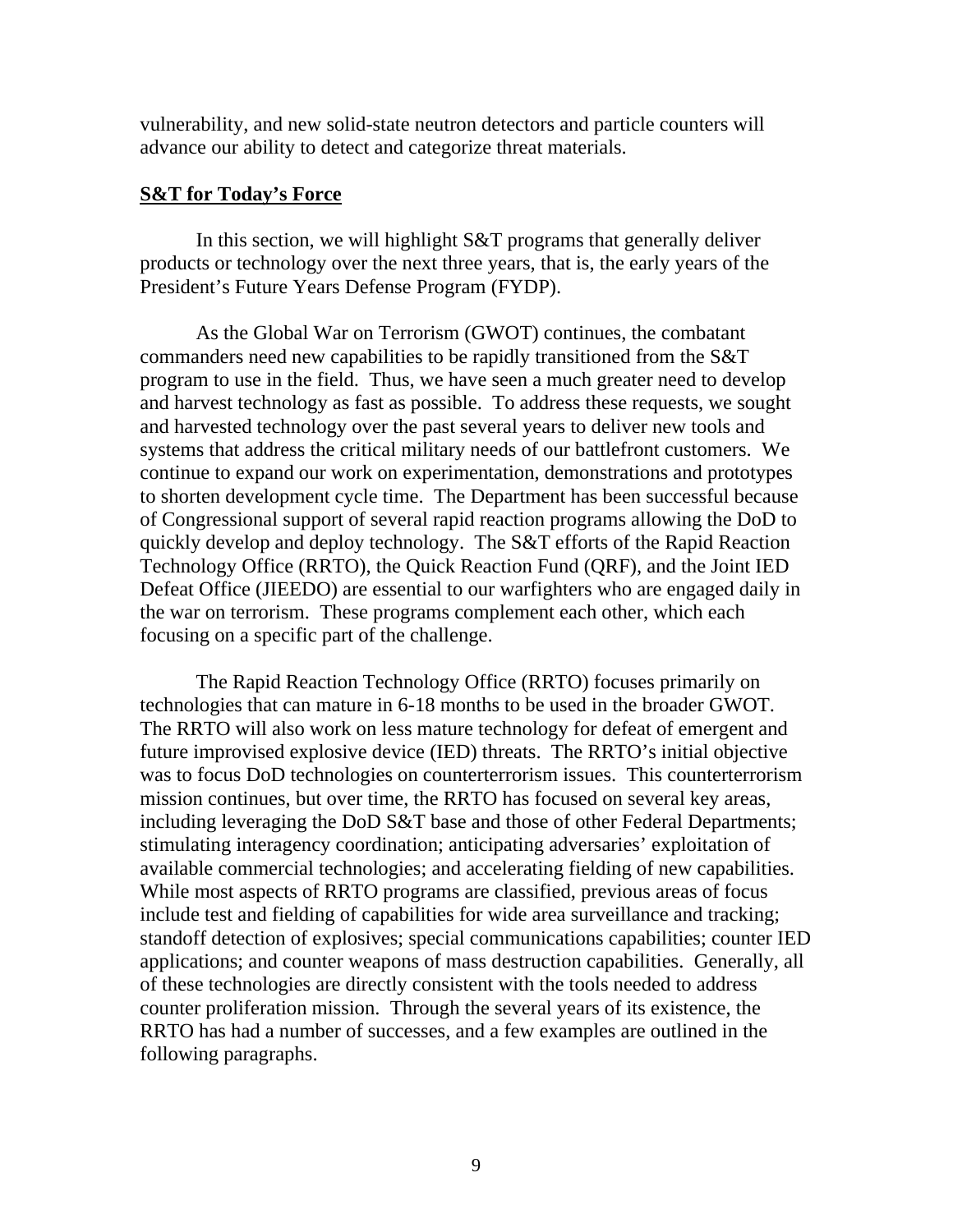The Joint Experimental Range Complex (JERC), Yuma Proving Grounds, is a 24/7 expansive test area with roadways, buildings and infrastructure representative of the Iraq operating area. The facility has become the "gold standard" for technology/hardware to be tested prior to deployment to Iraq or Afghanistan. The JERC facility offers a broad range of infrastructure for systems demonstration and testing prior to deployment. Representatives from each Service, numerous government labs and industry have tested at the JERC.

The Persistent Threat Detection System (PTDS), which is a persistent surveillance capability consisting of an aerostat with embedded camera, distributed cuing sensors and a control module. When an event of interest is detected, the camera, in an integrated suite, is slewed to the target and tracked until reaction forces arrive. Acoustic, IR and radar sensors cue an optical sensor aboard an aerostat. The camera can be automatically or manually slewed to the target while the control module communicates with reaction forces. The RRF developed the PTDS capability, then transitioned it to the JIEDDO for subsequent fielding. In this case, the Rapid Reaction Fund (RRF) developed the technology, and the JIEDDO rapidly matured it for fielding.

The Biometric Identification System for Access (BISA), which is a semi mobile biometrics enrollment station that collects fingerprints, iris scans and other biometric information on personnel seeking access to a controlled facility. BISA allows for rapid enrollment and queries of biometric data bases to screen personnel. The system fuses commercial-off-the-shelf biometric enrollment equipment into a module and packets the collected information in a format used to query national data bases. Since the first unit was operationally deployed, BISA has been responsible for detecting numerous persons of interest. Additional units are in procurement through the Army's biometrics task force.

The JSTARS Ground Motion Target Integrator (GMTI), which deployed a trained group of GMTI analysts to an operational theater to form a target fusion cell to support counter-insurgency operations within in area of interest. Although specific details can't be described here, a 90-day demonstration was successfully conducted. The results have led to the establishment of a permanent capability.

The Quick Reaction Fund (QRF) allows us to take a different approach, investing in capabilities that can be demonstrated within a 12 month window and working on new capabilities or technologies that can transition to acquisition programs or address a very short term need for GWOT.The QRF is a complementary program to rapidly develop and demonstrate technologies to support today's force. The QRF is differentiated from the RRF in that QRF has a shorter time horizon and focuses on technology beyond the more narrow scope of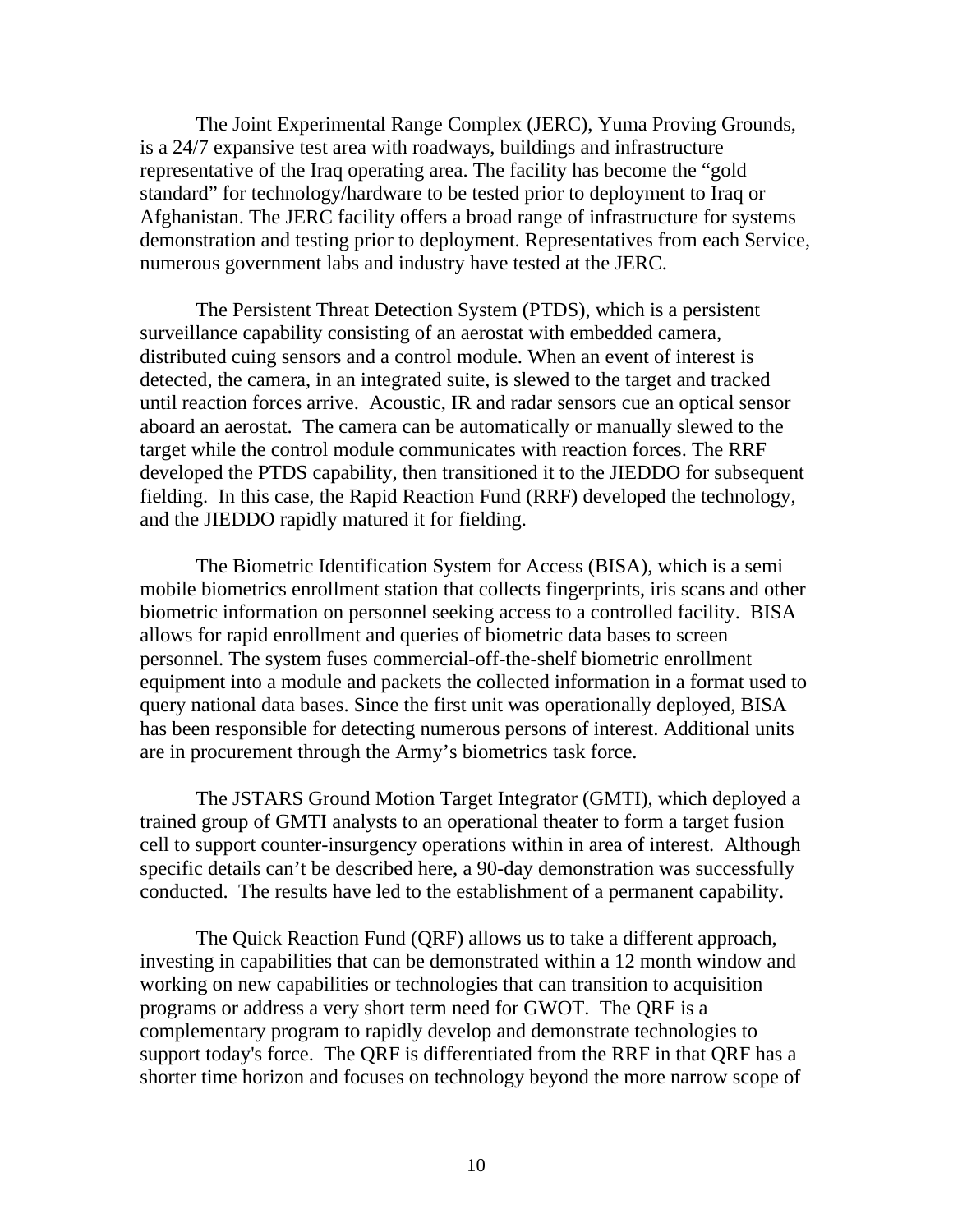GWOT. The Joint Staff validates the need for the QRF projects. A couple of recent examples will highlight this difference.

The M1A1 tanks had no infrared (IR) sights for the .50 caliber gun system. Using QRF, we designed, packaged, and tested an integrated IR sight for the tank. This was done in a matter of months, and led to the retrofit by U.S. Marine Corps Systems Command of nearly 500 M1A1's in the Marine Corps inventory--all within a year.

In another case, the QRF funded the development and packaging of a 24 hour battery to be used with the boomerang counterfire sensor. Boomerang will locate the source of a sniper based on sound. The limitation with the initial system is that batteries needed to be replaced many times a day, creating a logistics burden and potentially exposing the force during resupply. Using QRF, we developed a high-quality fuel cells power source that lasts over 400 hours- providing an enhanced force protection capability. The fuel cell has returned to the lab for ruggedization, but demonstrated the capability using QRF.

The JIEDDO uses mature S&T to engineer and develop capabilities to combat IEDs in a near term (3-9 month) window. In February, 2007, the Director, Defense Research and Engineering and senior representatives from the DDR&E organization participated in a series of meetings with senior representatives of the JIEDDO to address current counter IED capabilities and JIEDDO's strategic S&T plan to counter the IED threat. These meetings built on an existing interaction where the DDR&E representatives participate in the resourcing, evaluation and approval process for new counter IED related capabilities. This close interaction has resulted in JIEDDO plans to allocate funds for 19 counter IED projects to be launched with coordinating oversight of DDR&E representatives.

In the Global War on Terrorism, our adversaries are learning and adapting quickly as this Nation employs our best technology, weapon system tools and tactics. The GWOT adversary adapts with great speed to each step we take. Authorization and appropriation of these quick response funds have allowed the Defense Department's research and engineering leaders to work with industry and universities to address urgent, emerging warfighting needs. Today's GWOT timelines are often much faster than our Nation's budget process and procedures. The Congress' support for these flexible high value programs has been extremely helpful in keeping pace with our adversaries and providing the best available tools to the men and women who are performing GWOT missions.

The Congress has also provided great support for a number of programs which use more traditional budget and program processes while still seeking to get available technology and products quickly into the warfighters toolbox and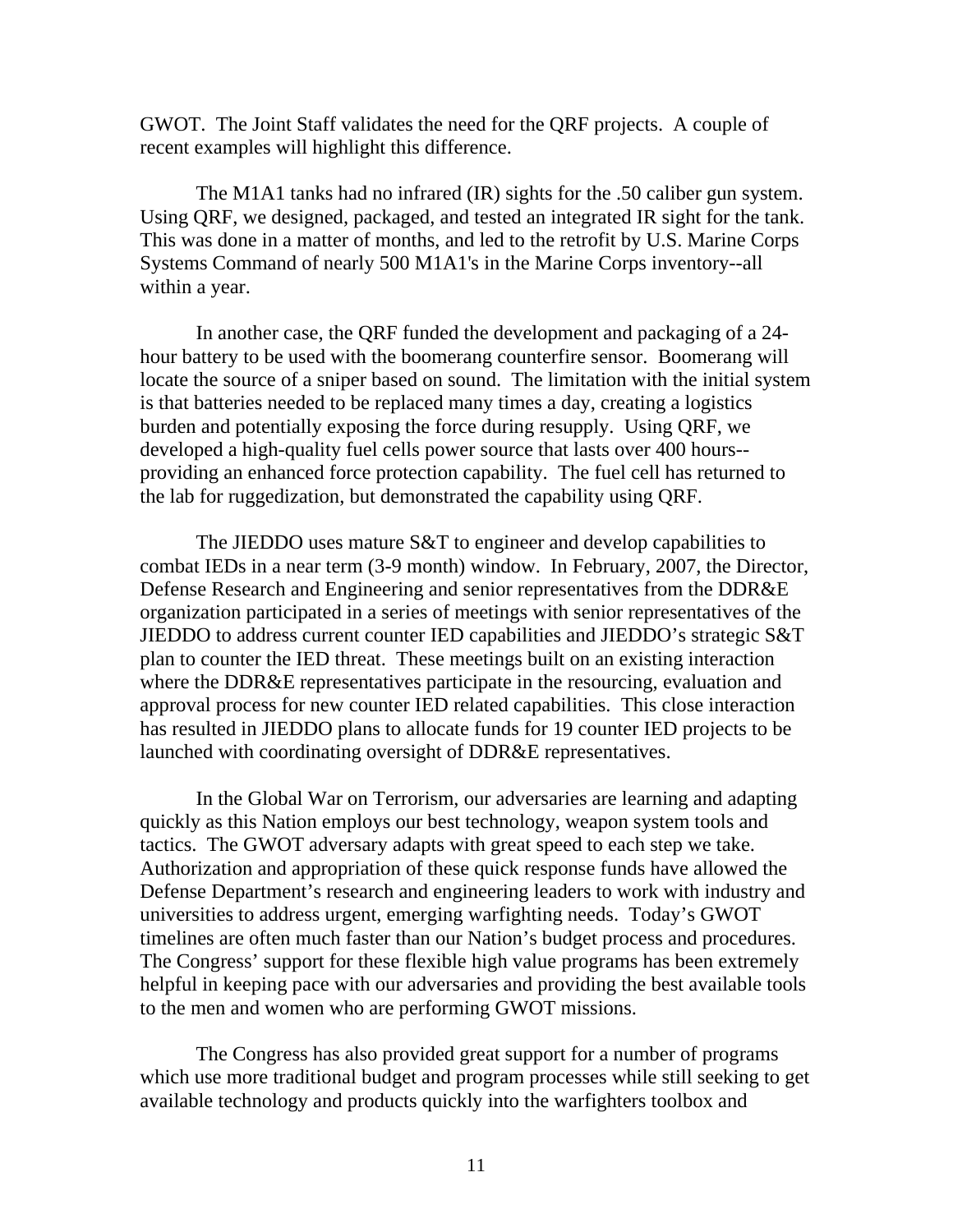existing or new weapon systems. Each of these programs takes a different approach to the same fundamental goal -- capability for U.S. military forces.

The Defense Acquisition Challenge (DAC) program process allows anyone to demonstrate a product or concept which can enhance a current warfighting tool or deliver a new capability. The DAC differs from the RRTO and QRF programs in that DAC funds test and evaluation of late stage technologies and commercial products for insertion into current acquisition programs or fielded systems. By seeking and testing non-developmental items with Technology Readiness Levels of 7 or higher, the DAC program minimizes or precludes R&D costs and time investments. It may be useful to briefly describe a couple successful DAC effort to illustrate the important benefits of this program.

The Army improved combat medical readiness through the Mini-Combat Trauma Patient Simulator (Mini-CTPS). Combat operations require considerable trauma-and-stabilization-skills autonomy due to long evacuation legs, as well as a minimal footprint in the field. The Mini-CTPS system answered this need by providing a patient simulator with extremely realistic physiological models specially tailored for emergency medicine. Since testing successfully under the DAC program, the Mini-CTPS system has been used to train over 3,500 U.S. Corpsmen and Medics in mass casualty and triage, meeting the immediate combattraining need. The Army procured four systems with over 400 mannequins, reducing the attrition rate in corpsman training from an average of 23% to just 6% through the use of Mini-CTPS.

Through the DAC Program, and in collaboration with the Air Force, Angel Fire will provide "Google Earth"-like persistent tactical situation awareness in high resolution (.5m), zoomable, city-sized images of infrastructure, tracking vehicles and people in real-time to hundreds of users simultaneously. This expansive and persistent coverage over a selected area will enhance counter proliferation and counterterrorism capabilities, forensic analysis, and predictive analysis. Angel Fire was successfully demonstrated at the Marine Corps Air/Ground Combat Center in summer 2006. By request of and through the support of the Marine Corps, along with deployment funding support from JIEDDO, Angel Fire is currently enroute to the theater and will be providing realtime, high-resolution, city-sized, zoomable images by April 2007. The DAC program accelerated transition and deployment of Angel Fire by six months to a year and saved over \$10M in research and development.

The Foreign Comparative Test (FCT) program provides a mechanism exclusively dedicated to identifying and testing existing foreign military components and systems for potential use with today's warfighters. It is very similar to DAC, except FCT works with allied and coalition nations. FCT also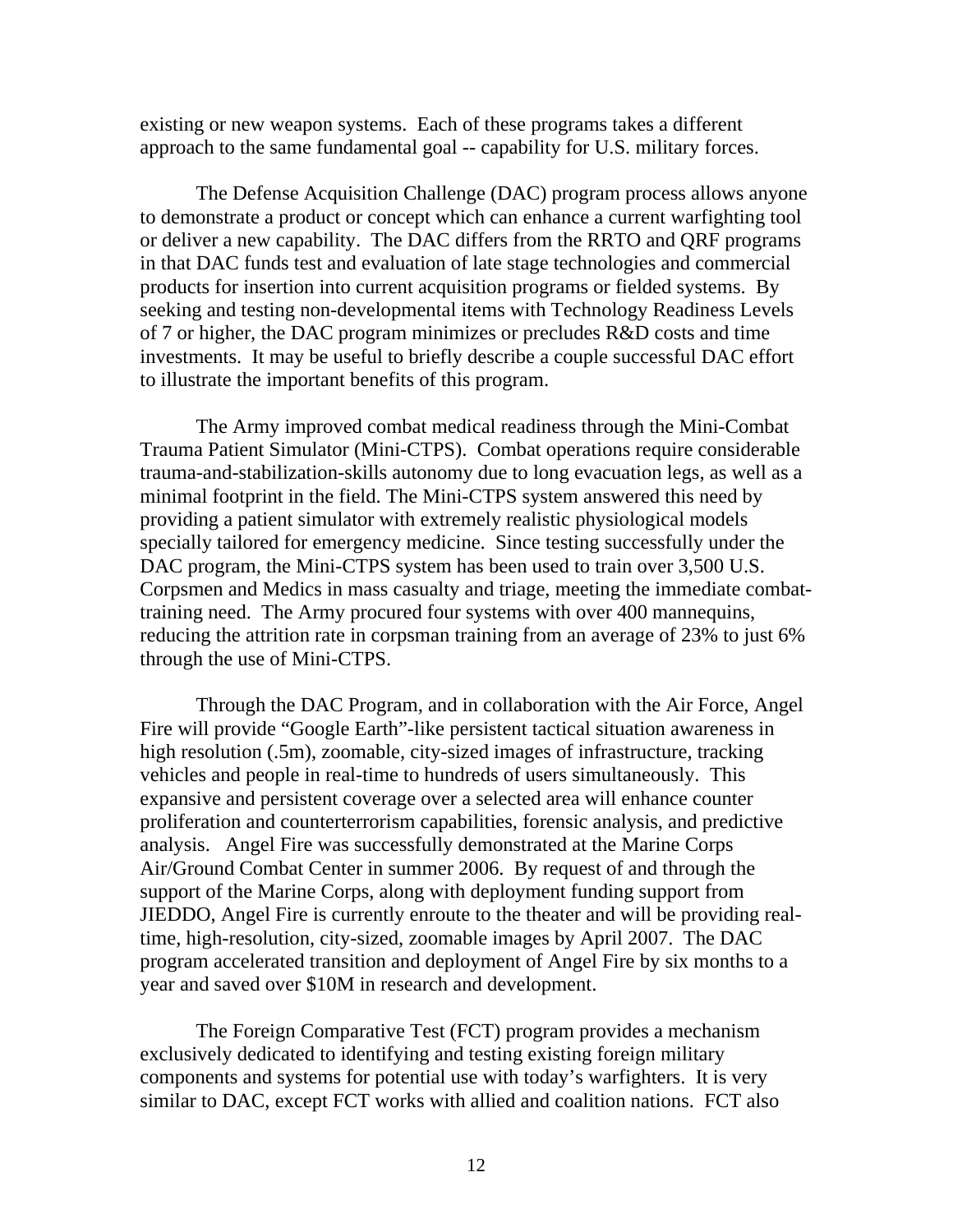integrates mature technology. For example, Special Operations Forces required a highly reliable and modular combat rifle to replace the aging, 1960's-technology, M4A1 carbine. Under the Foreign Comparative Testing Program, U.S. Special Operations Command competitively evaluated the Special Forces Combat Assault Rifle (SCAR) Light (5.56mm) and SCAR Heavy (7.62mm), both with the 40mm Enhanced Grenade Launcher. SOCOM selected the model made by FN Herstal of Belgium in their Columbia, SC, plant. The SCAR triples the service-life, barrellife and mean-time-between-failures when compared to any of the six aging weapons it replaces, including the current M4A1 carbine. All SCAR versions cost less than existing weapons it replaces in the inventory. The initial contract resulted in an production of over 1,000 rifles, with follow-on production for 14,889 rifles, at a total procurement value of \$28 million. FCT accelerated the SCAR deployment by at least three years, while avoiding \$2.2M in R&D and \$6M in procurement costs through competition and innovation.

Filling an urgent need for more reliable machine guns that performs even under extreme environments—including when wet or full of sand or mud—the lightweight MK-46 5.56mm and standard MK-48 7.62mm machine guns were evaluated by the U.S. Special Operations Command on an accelerated schedule. SOCOM tested the weapons in just seven months, initially fielding them to Navy SEAL teams in combat in less than 12 months from starting the Foreign Comparative Testing project, saving over \$9M in R&D. The DoD has procured and deployed over 1,700 of these machine guns, made by FN Herstal of Belgium.

In addition to capability and performance, evaluation of FCT candidate projects includes maintenance, sustainment, and procurement cost avoidance. Procurement cost avoidance often results from the competitive aspect of the program. For example, the Buffalo mine protected clearance vehicle now in use in Iraq and Afghanistan avoided over \$35M in R&D alone, while delivering lifesaving capability to the warfighter in just two years.

Another program that has the capability to support today's force is the Technology Transition Initiative (TTI). The TTI differs from other programs for today's force in that it specifically identifies technologies for insertion into formal acquisition programs, and address technology insert in a 2-3 year window. The approach is to work with the acquisition executives to identify and move developmental technology to a formal acquisition program for fielding.

For example, TTI accelerated the transition of the Digital Planning Tools for Joint Ground Warfare for the Army and Marine Corps by approximately two years. TTI funding was used create an asymmetrical warfare planning capability for Joint Forces. The capability will transition from the Agile Commander Advanced Technology Demonstration and the Combined Arms Planning and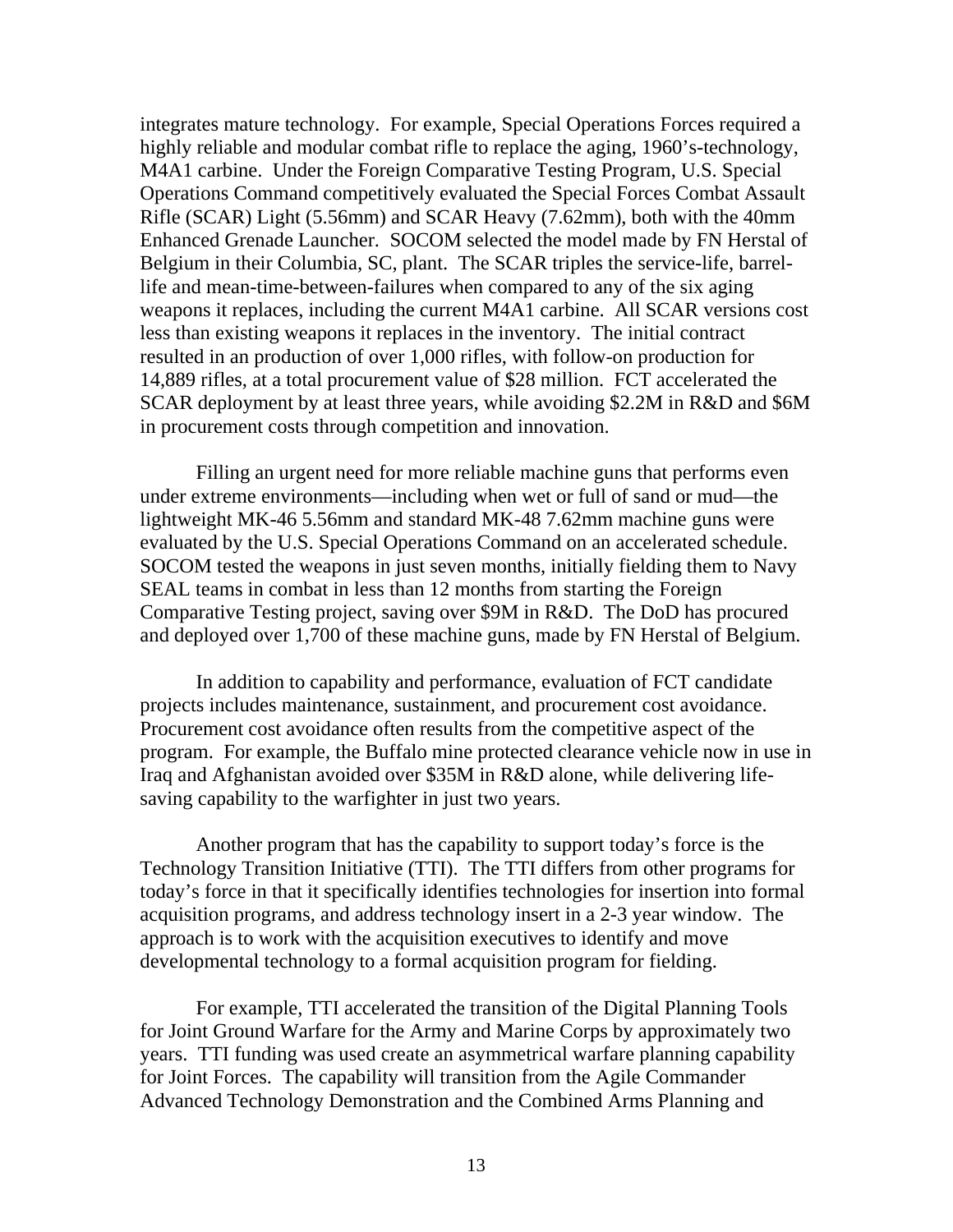Execution System (CAPES) to provide a Stability and Support Operations (SASO) and Military Operations on Urbanized Terrain (MOUT) asymmetrical warfare planning capability for Joint Forces. The First Marine Expeditionary Force and the  $101<sup>st</sup>$  Air Assault Division used early versions of this capability during their Operation Iraqi Freedom rotations in FY 2006. Full capability will transition to these programs with the first software release in FY 2007.

### **New Initiatives to Support Today's Force**

In the FY 2008 budget request, the DDR&E initiated several new initiatives support today's force.

Synthetic Aperture Radar Coherent Change Detection (SAR CCD) enables tactical users to detect minute changes in terrain due to human activity or develop a persistent picture of activities within an area of interest. Currently, SAR CCD requires post mission processing and extensive human analysis to develop a product that is time late and not easily accessible by tactical decision makers. The objective of the SAR CCD project is to engineer a real time CCD capability aboard an existing tactical UAV equipped with mini-SAR equipment. The goal is to reduce the cost of the real time SAR CCD system by a factor of 50% compared to current SAR CCD assets.

Currently, there is a need for a low cost communications relay capability to support convoy movements within the Iraqi theater; in some cases, aircraft which can perform other surveillance missions are being pressed into service for communications relay missions. It may be possible to expand the communicating relay capability into an airborne network gateway that will integrate different networks (such as EPLRS and SINCGARS) currently found in an area of operations. The "network gateway" can be thought of as a hub for the various networks to come together with information which is then relayed through the other networks in the area. Building on supportive prior investments by DARPA and the Services, the DDR&E program will focus on urgent delivery of a communications relay or airborne gateway solution to meet the needs of current operations.

### **S&T for Tomorrow's Force**

The S&T team is also focused on the challenges of delivering technology and products to the Nation's military force of tomorrow. For this discussion, we will review programs and initiatives which deliver results in the next 3-6 years – basically the mid-to-later portion of the President's FYDP.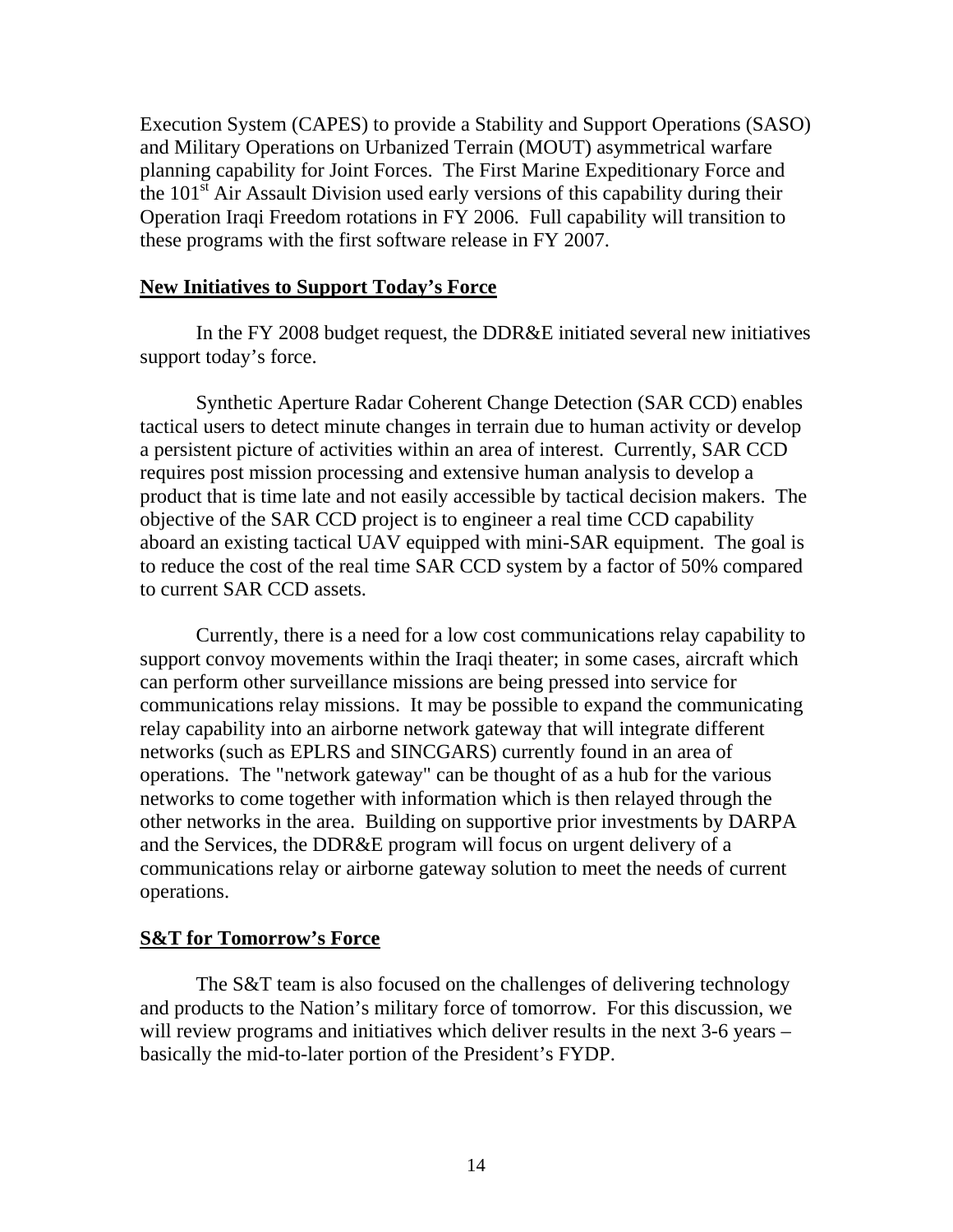In 1995, the Department of Defense initiated the Advanced Concept Technology Demonstration (ACTD) to get new technologies and innovative concepts into the hands of the warfighter as quickly as possible. After ten successful years of ACTDs and recent rapid capability application to the joint warfighter in the new era of the Global War on Terrorism, we initiated the Joint Capability Technology Demonstration (JCTD) Program to further refine the process of rapidly bringing emerging technologies to the joint warfighter. This rapid capability application approach is tied directly to the Combatant Commander's most critical needs, and is meant to provide a faster, more integrated joint and coalition response to meet the emerging asymmetrical threats facing our nation.

The JCTD program supports tomorrow's forces and often delivers early products to today's forces. JCTD projects develop and demonstrate capabilities on a 2-4 year or shorter timeline, giving the Defense Department a process which is more agile than formal acquisition programs. Over 60 ACTDs deployed capability and products in support Operations ALLIED FORCE, NOBLE EAGLE, ENDURING and IRAQI FREEDOM. Some illustrative recent projects that have spun capability out to the warfighter are Coalition Combat Identification (CCID) and Joint Precision Airdrop System (JPADS) ACTDs.

The nine-nation Coalition Combat Identification (CCID) ACTD was initiated in 2001; however, this year, it was extended to focus on improving coalition combat identification interoperability and exchange from an intelligence, surveillance, reconnaissance airborne platforms. The major component of CCID is the Battlefield Target Identification (BTID) system. BTID enhances coalition task force combat effectiveness, reduces fratricide, and improves situational awareness and interoperability in coordination with Blue Force Tracking command and control battle command systems. The Army and Marine Corps have budgeted \$695M in the FY 2008-2013 program to transition CCID components. These technologies will be assessed and demonstrated in Joint Forces Command's Exercise Bold Quest this September.

Another successful JCTD is the Joint Precision Airdrop System (JPADS) ACTD. JPADS was initiated in 2004 to address the Joint Warfighter requirement to sustain forward deployed combat power using high altitude, precision airdrop into a dispersed and unsecured battle space. The JPADS ACTD has demonstrated airdrops from 25,000 feet of sequential 10,000 pound precision airdrop systems fully integrated with the JPADS mission planner from both C-17 and C-130 aircraft with in-flight wireless updates sent to each system to multiple targets within 250 meter accuracy. This was most recently demonstrated during the second of three planned joint military utility assessments last month. JPADS will be transitioned to Army and Air Force programs. During the development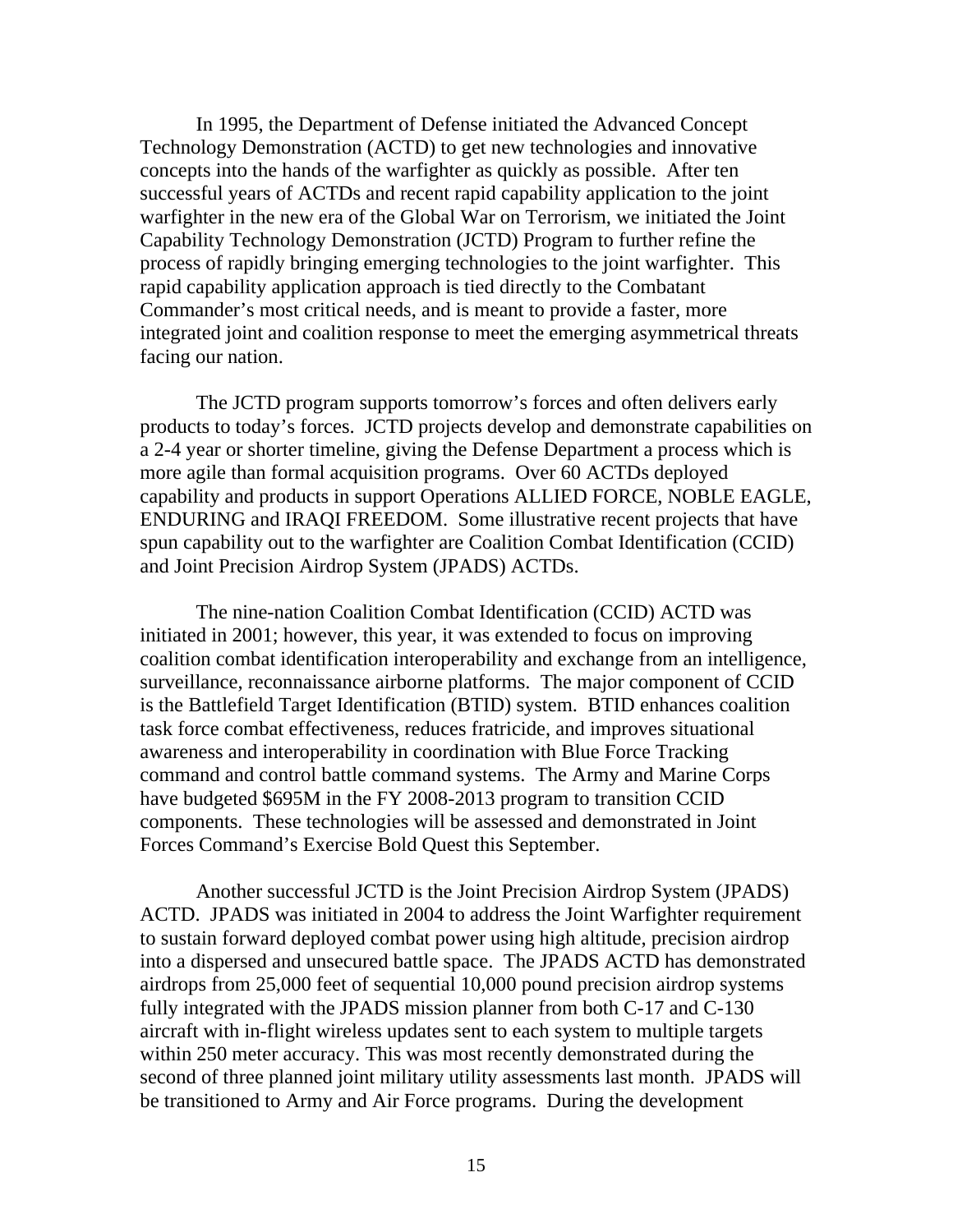process, the program manager identified a lightweight system that is being bought off-the-shelf to meet immediate needs of the combatant commanders.

The Weapons Data Link Network (WDLN) ACTD was initiated in 2005 and successfully demonstrated interface standards and datalink message sets for future weapon data links to enable a fully-integrated, joint weapons grid to collaboratively address the find, fix, track, target, engage, and assess "kill chain" requirements. WDLN prototyped the hardware and software datalink solution set and standards for five major weapons programs like Small Diameter Bomb Phase II, Joint Standoff Weapon (JSOW), and Joint Air-to-Surface Standoff Missile. WDLN is providing the ability to fully exploit weapons delivery platform capabilities, including in-flight dynamic re-tasking for improved time-sensitive targeting and is an example of rapid software prototyping and application.

Finally, our prototyping efforts are addressing a rapid application solution for an urgent operational need to negate unintended collateral damage while destroying the intended target. The Focused Lethality Munition (FLM) JCTD**,**  initiated in 2006, will rapidly develop and deploy a solution to this need. The existing Small Diameter Bomb I (SDB) airframe will marry two technologies resulting in a precision-guided weapon with sub-four meter accuracy that delivers a warhead with focused lethality. This solution will minimize potentially lethal fragments, which may cause unintended damage to persons or structures. Under the JCTD model, FLM will deliver capability to the warfighter in 22 months and, if successfully demonstrated, will transition into the formal acquisition process at Milestone C for Low Rate Initial Production. The targeted Program of Record is the Small Diameter Bomb Program. This vital capability will greatly improve the combatant commander's decision-making process, enabling the prosecution of targets located near potentially high collateral damage areas like urban targets.

### **New Initiatives to Support Tomorrow's Force**

Working toward delivery of products in the later half of the President's FYDP, the Department has a number of new initiatives driven by the priorities of QDR, GWOT and the pressing military issues identified by the Joint Staff. Because of the QDR emphasis on counterterrorism (CT) and counter proliferation (CP), these new initiatives are important tools for delivering capability for the CT and CP missions.

To date, military applications of biometrics exploitation to date have largely focused on the use of fingerprints to identify personnel for entry into controlled areas. During the past three years the military value of biometrics technology in counterterrorism, combating terrorism, and counter insurgency operations has been repeatedly demonstrated in forensics application in support of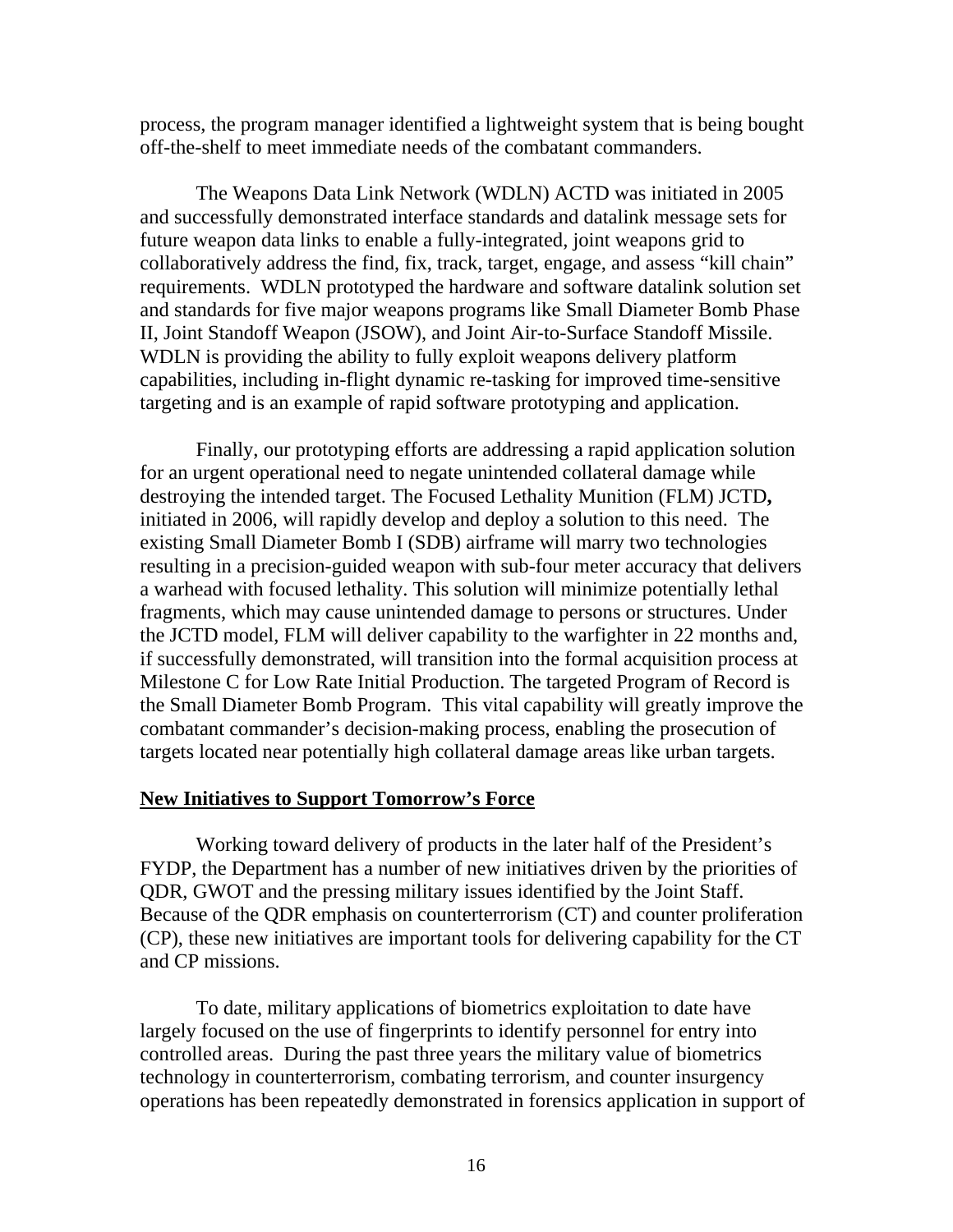irregular warfare operations and in the identity verification of foreign nationals working in support of U.S. Forces.

The DoD does not currently have a strategic, synchronized, integrated, and coordinated R&D approach to expand the forensic exploitation for the broad range of biometric markers to exploit all biometrics information available for identification of personnel. We are developing a comprehensive biometrics Science and Technology (S&T) program to address aspects of identity management ranging from information security to forensic analysis. This plan will also address all facets of intra-DoD and interagency coordination, including standards and development of common data bases to share biometric data across agencies at the federal, state and local levels. This follows an October 2006 designation, by the Deputy Secretary of Defense, of my office as Principal Staff Assistant (PSA) for biometrics. The scope of the PSA responsibilities is to fully address and exercise control over all facets of the Department's biometrics programs, initiatives, and technologies.

A second new initiative is Clandestine, Tagging, Tracking and Locating (CTTL). Over the past year, the DDR&E and component staffs have been working with U.S. Special Operations Command (USSOCOM) to advance the capability of our forces to clandestinely tag, track, and locate high value individuals in the Global War on Terrorism. We also know that this is an important effort from recent reviews by the Defense Science Board. The analyses concluded that serious gaps exist in current capabilities and that the S&T program needs to be enhanced and focused on clandestine measures to prosecute operations against high value individuals (targets). We have developed a roadmap that represents the Special Operations Forces' priorities and the S&T community's opportunities for making important advances. The 2006 QDR reconfirmed the importance of this area, and we have taken an action to increase investment for clandestine TTL across the Department. Our activities are coordinated with those of the Intelligence Community (IC) and will emphasize advanced nanotechnology, biology, and chemistry to give us a means to find, identify, and track individual human beings with minimal exposure of our forces and with an ability to project this capability into areas of limited access.

The third initiative is Human, Social, Culture and Behavior (HSCB) modeling. This new initiative springs from a lesson learned in the on-going GWOT. That lesson learned is that the DoD has capability gaps in software tools and decision aids that will allow U.S. commanders to better understand different cultures. The QDR highlighted these lessons in stating current and future military operations will require enhanced capability to understand social and cultural "terrains" as well as various dimensions of human behavior. The HSCB will develop the required scientific base and will field matured technologies that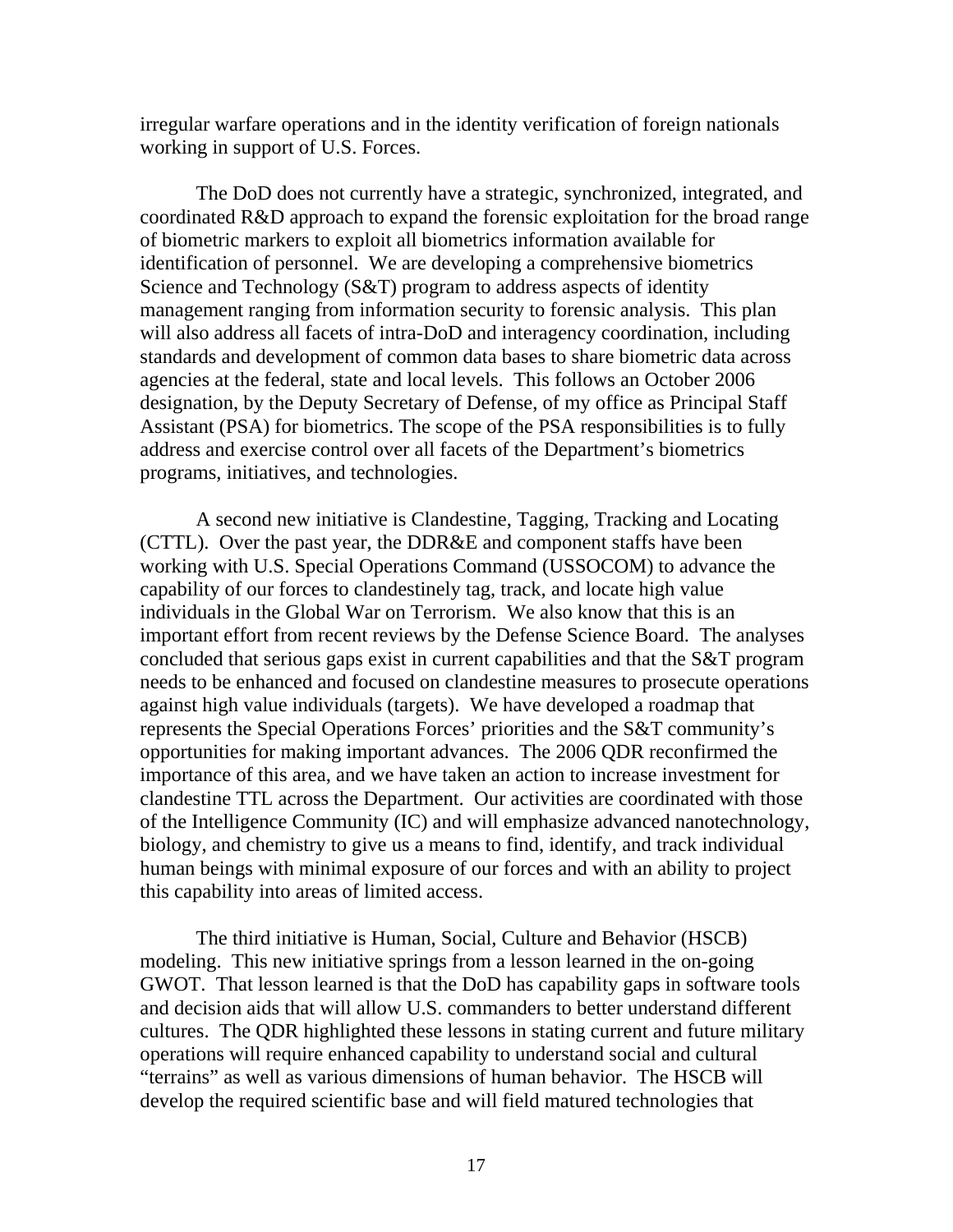support human terrain understanding and forecasting across a span of missions and geographic regions. The DDR&E staff worked with the components and IC in 2006 to identify capability needs in 75 areas; there were gaps in roughly 70 of these areas. The HSCB initiative will address these gaps and integrate complex human factors into the pre-planning, planning and execution cycle of military operations. HSCB modeling is focused on filling capability gaps within data collection/infrastructure and knowledge management, and then developing the models to forecast societal and cultural behaviors. Deliverables from this program will include software modules that are fully integrated into DoD command and control and other systems.

The DDR&E is also sponsoring an initiative to provide options for future precision geopositioning. The DoD is making an investment in FY 2007 to support an enabling technology development program exploiting the on-orbit capabilities of the existing Iridium constellation innovatively coupled with current GPS assets to accelerate, by up to 6 years, the availability of anti-jam and positioning, navigation and timing capabilities to the warfighter. iGPS offers the potential to provide anti-jam capability an order of magnitude greater than planned for GPS-III, location accuracies to decimeter levels, navigation signal coverage in urban environments, and bi-directional communications for Joint Blue Force Tracking/Situational Awareness. These iGPS capabilities are fully compatible with current and planned future GPS capabilities. Following successful demonstrations of capabilities in this enabling technology development program, in FY 2008 the Department will initiate funding for a technology concept demonstration effort that will provide rapid development and earlier operational implementation of iGPS capabilities in a theater sized area of operation employing existing high power space-to-ground antennas and a limited number of modified user equipment for field tests. It is anticipated that the post development efforts will transition to operations by users such as SOCOM.

The Secretary of Defense's Strategic Planning Guidance (SPG) tasked DDR&E to lead an effort to handle the sharing of track information between respective Service surveillance platforms. The Combatant Commander will have significantly greater capability and flexibility if we ensure that systems like AWACS, Patriot, Aegis and JLENS can share information and create a single integrated air picture. The Department is allocating necessary funding to developing the tools to integrate this information across the Service platforms and to testing of these capabilities in live, joint demonstration exercises. We have also initiated with the Air Force, a largely classified program to integrate hyperspectral technology with tactical UAV to provide greater in-theater discrimination of targets.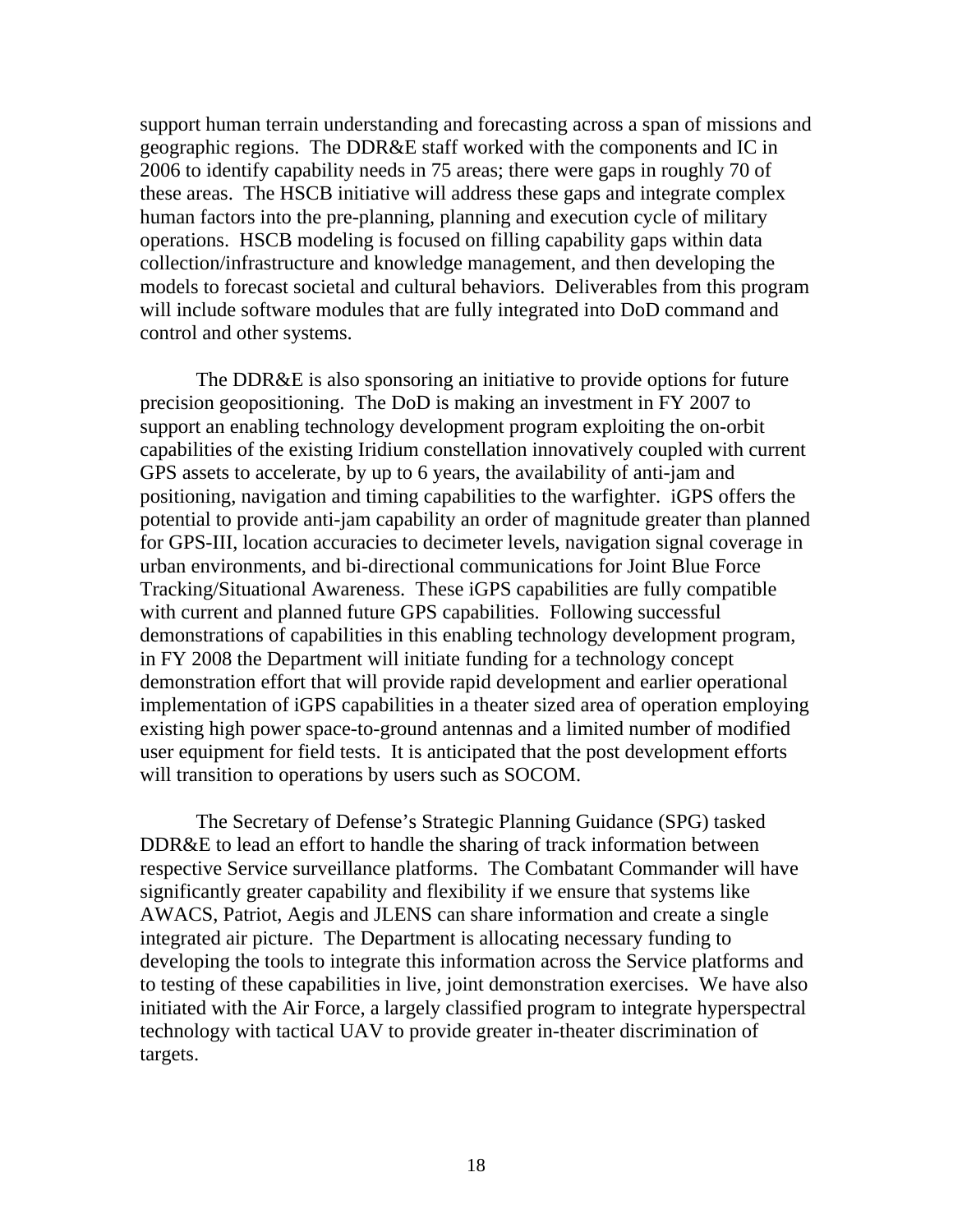### **S&T Enablers for the Future Force**

The true center of gravity of the S&T program appropriately continues to be developing and delivering advanced technology for the future force – providing tools for the men and women who will serve this Nation in the year's beyond the President's FYDP. We also have a key role in minimizing the threat from potential adversaries using technology to disrupt our military advantages. The Department's S&T program has a long history of developing critical capabilities that have forged our conventional military advantage—many of these capabilities did not emerge from short term needs or acquisition programs. For instance, the global positioning system emerged from basic research into precision timekeeping at the Navy Research Laboratory; night vision goggles emerged from early work in infrared detection at the Army's Night Vision Laboratory; and the internet came from work on the "arpanet" at DARPA. Similarly, technology work within the DoD is shaping the capabilities of tomorrow. These capabilities may be different than today's, but the goal remains the same -- retain U.S. military superiority.

The S&T tools in this area are the Department's vital basic and applied research (6.1 and 6.2) funding as well as the advanced technology development (6.3) funding budgeted within the Services and Defense Agency program elements. Using a variety of programs and processes, these efforts address a broad spectrum of needs from developing game changing new technology to lowering the cost of weapon systems to training a new generation of scientists and engineers. First, we will present just a few examples of emergent research areas that should improve ourcounter proliferation and counterterrorism capabilities.

The FY 2006 Strategic Planning Guidance asked us to work with the Defense Threat Reduction Agency to review and implement a plan to improve the capability to remotely detect fissile materials at standoff distance. My staff worked with DTRA and DARPA to identify possible solutions. The result is an increase in emphasis of applied research to address the problem by DTRA, because there is no immediate solution. DTRA is increasing their work in soldstate neutron detectors and novel scintillation detectors in the FY 2008 budget request. We will continue to monitor the progress in this area, and continue to seek new ideas through solicitations at places like DARPA.

Research in the DoD Chemical and Biological Defense Program has made important progress in both medical and physical protection. Advancements in the medical program include protection of two animal species against lethal Ebola virus infection using genetic strand material, protection of monkeys against multiple strains of Marburg virus using a single-dose vaccine, and development of the first drug to demonstrate 100 percent protection against the human smallpox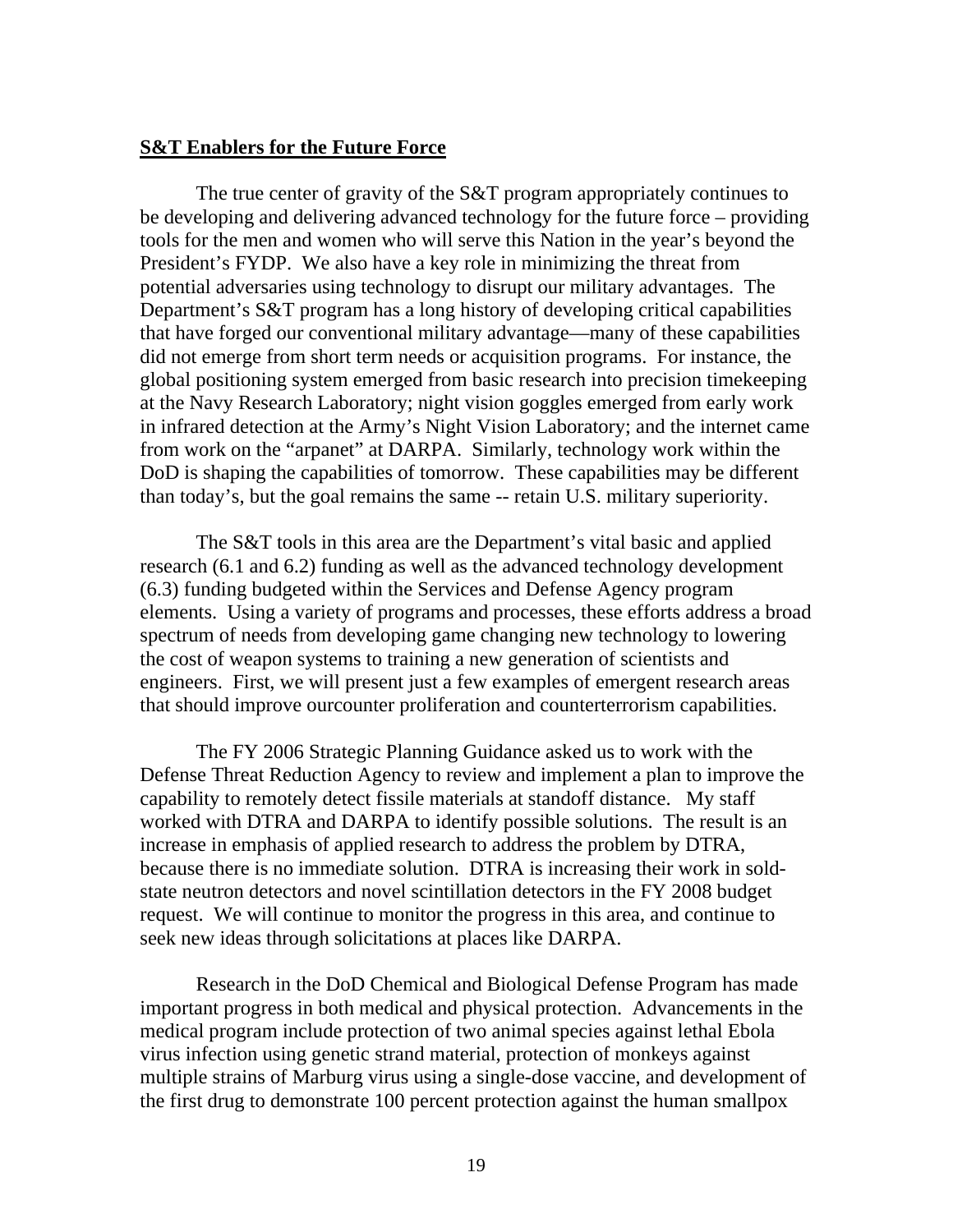virus in primates. Gains in the physical program include demonstration of materials using self-detoxification for chemical agents, laboratory-scale systems to detect and discriminate among chemical agents one kilometer away, and a jointservice monitor to detect biological warfare agents in potable water. Integrated solutions from this program include chemical biological radiological nuclear unmanned ground reconnaissance and a system for contamination avoidance at seaports of debarkation.

The Army's Future Force Warrior not only demonstrates the Department's ability to develop and field new technologies but also highlights our success in migrating breakthroughs across Service boundaries. An initiative to develop and demonstrate revolutionary capabilities for soldier systems, Future Force Warrior is creating a lightweight individual combat system that includes weapon, head-to-toe individual protection, netted communications, power sources, and enhanced human performance. As a result of cross-Service information exchange, Army's Future Force Warrior will adopt an Air Force advancement that combines state-ofthe-art hearing protection with an improved microphone. This will enable our troops to communicate clearly with one another through the overwhelming noise of close combat or aircraft operations, and will preserve their ability to communicate with their families when the mission is completed.

Military personnel must be able to operate safely in environments that may be dominated by laser energy, including high-energy laser weapons. The battlespace may be at the edge of space or deep in an urban alley. Air Force sponsored research has extended our understanding of interactions between lasers and tissue, thereby advancing health hazard assessment, development of battlefield triage and treatment for laser eye injuries, and specifications for laser eye protection. One key success is greatly improved and affordable laser eye protection—for aircrews and other warfighters—against a wider range of laser threats and compatible with combat-vision needs, life-support equipment, corrective-prescription requirements and color-discrimination demands.

Research investments in materials technologies are providing enhanced properties for ultimate performance and affordability through durability and greater damage tolerance. A product of DoD nanotechnology that incorporates hard ceramic nano-particles, such as tungsten carbide, titanium carbide, and zirconium oxide, in a strong but tough metal matrix is being tested as low friction, hard yet tough coating for gears and bearings. These materials have been transitioned to industry for demonstration testing on the lift-fan gears of the Joint Strike Fighter. Longer range basic and applied research in nano-materials promises to provide new non-linear optical polymers that can be used in optical limiting for laser-eye protection or optical switching, molecular sieves for highly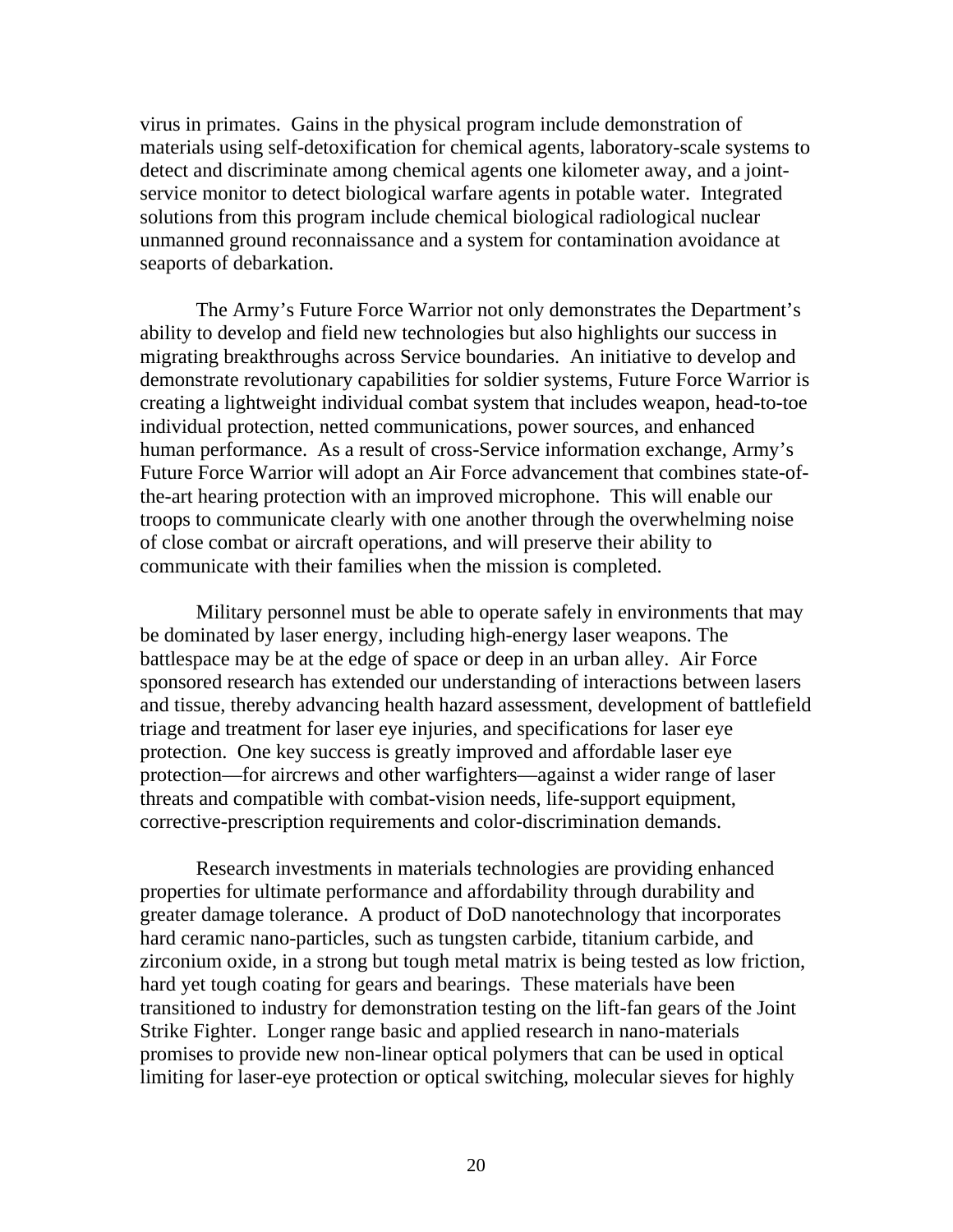selective filtration, nano-textured surfaces that better capture light for photovoltaic cells, and additive nano-particles that increase the power of explosives.

In May 2006, DDR&E initiated a task force to define an investment roadmap to lower DoD energy requirements and to identify alternative energy sources in response to an SPG tasking from the Secretary of Defense. As a result of the Task Force, the FY 2008 defense budget increased funding for energy efficiency programs for weapons systems, tactical vehicles and in facilities and technologies to identify new, cost effective energy sources. We increased funding for the Highly Efficient Embedded Turbine Engine, the fuel efficiency element of the Versatile Affordable Advanced Turbine Engine program, enabling some technologies to be spiraled into programs earlier than planned. The small heavyfueled engine quick demonstration will enable long duration UAVs and mobile ground power. We are also prototyping a carbon composite UAV that could fly for up to six days. We added funding to the Army's hybrid electric vehicle program to build a lightweight fuel efficient demonstrator, and successful technologies may be integrated into the Joint Light Tactical Vehicle. The Navy reinstated the legacy energy conservation program to continue to test and integrate fuel efficient technologies on ships.

Another important on-going energy effort is the Department's Energy and Power Initiative which is focused on providing both advanced technologies and technology options to warfighters and military systems. Energy storage capacity associated with lithium-ion batteries has been increased across a militarily significant range of operating temperatures and lithium-ion systems have been transitioned to the B-2. Capacitors are being made a viable energy storage medium, which permits serious consideration being given to electromagnetic armor and electromagnetic launch systems. We have now demonstrated the capacity to operate a 600 kilowatt fuel cell using Navy logistics fuel. The initiative also includes electronics technology associated with power conditioning and high-power semiconductors and diodes based on silicon-carbide for high temperature, high current applications. These technologies together are making more electric and more efficient ships, aircraft, and ground vehicles realistic alternatives for future procurement.

### **New Initiatives for the Future Force and Workforce**

The DDR&E generated several new initiatives that should provide dividends to the future force. The Computational Research and Engineering Acquisition Tools and Networking Technology initiatives are a product of excellent collaboration between the Services and the DDR&E team. The Department's Manufacturing S&T initiative is largely a result of a Defense Science Board study recommendation and the need to take more than incremental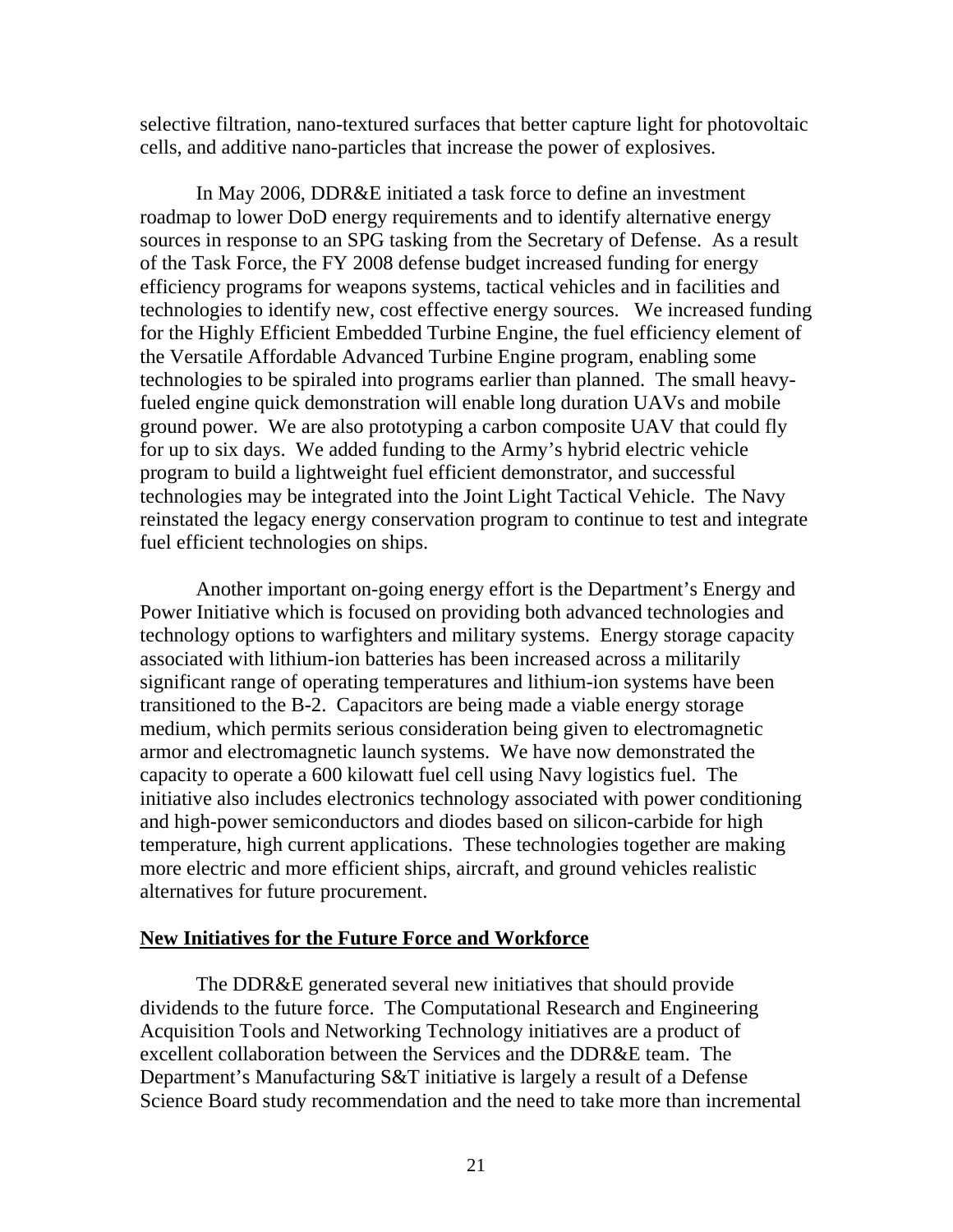steps to reduce the cost of manufacturing defense systems. Finally, we have expanded current programs and initiated new efforts in training and attracting the Nation's next generation of scientists and engineers.

Computational Research and Engineering Acquisition Tools and Environments known as CREATE is a new project within the High Performance Computing Modernization program. CREATE develops and deploys computational engineering tools for acquisition programs to use supercomputers to design military aircraft, naval ships, and RF antennae for military platforms. Benefits derived from CREATE include reduced acquisition costs and schedule overruns, early integration of major vehicle subsytems, improved flexibility and agility. CREATE should enable rapid development or optimized designs with fewer flaws and better performance.

The second new initiative strives to improve and accelerate network capabilities. This initiative fills gaps in existing DoD S&T programs that were identified in 2006 by a multi-agency joint analysis team chartered by DDR&E. The planned S&T investments will concentrate on network interoperability and on improving network capacity in mobile, tactical settings. The thrust will analyze, model, and develop protocols and technologies to allow ad hoc communications between different groups while on the move and without benefit of a stationary transmission tower, as is commonly used for cellular telephone technology. This thrust will also develop options to improve the use of the available frequencies, known as spectrum management.

The Defense-wide ManTech S&T Program includes several pilot projects in its introduction phase. These projects aim to realize a large return on investment that will be shared by each of the Services: propulsion systems for air and surface vehicles; manufacturing and application of low-observable materials, system-on-chip initiative aimed at communications; and rapid prototype manufacturing for prosthetics--the latter effort being pursued in cooperation with the National Naval Medical Center at Bethesda and with Walter Reed Hospital.

The future force also includes the scientists and engineers who are vital to development and delivery of the military systems that will continue to ensure our Nation's security through technical superiority. The Department of Defense employs almost half of all Federal physical scientists and engineers (S&E). Our work requires highly educated, technically experienced, and security-cleared United States citizens. The DoD investment to recruit, educate, and train our future S&E should begin today, as our current "boomer" workforce is retiring. Over the next 10 years, the DoD laboratories expect to lose about 13,000 S&Es.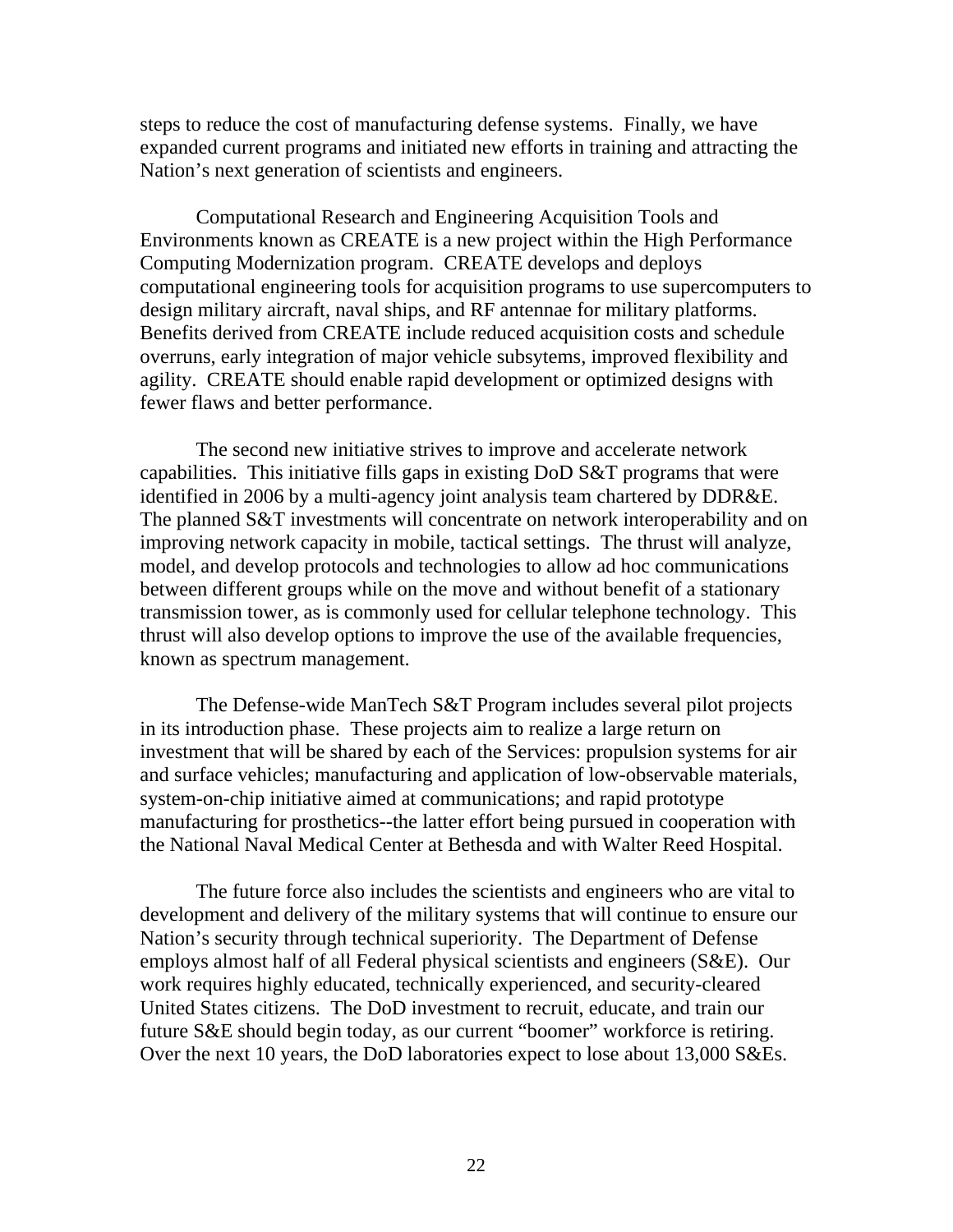The available pool of qualified S&E's in critical areas of interest to DoD is declining. In the U.S., only 15% of undergraduates receive degrees in natural science or engineering as compared to South Korea (38%); France (47%); China (50%) and Singapore (67%). In 2005, there were more engineering students enrolled in Mexico than in the United States. At the same time, the total demand for scientists in the U.S. is projected to increase by 17 percent and 22 percent for engineers.

Under the National Defense Education Program, DDR&E sponsors four initiatives that encourage, stimulate, support, and educate the students that are vital to our future workforce.

- **Science, Mathematics, and Research for Transformation (SMART) Defense Scholarship Program** competitively awards scholarships and fellowships to clearable United States citizens in defense-critical S&E disciplines. Scholars are obligated to one year of DoD employment in return for each year of scholarship support received. Thirty SMART scholars received awards in FY 2005; 32 received awards in FY 2006. Ten graduates are already at work in DoD facilities. More interesting is the response in the FY 2007 for roughly 50 scholarships. In FY 2007, we received over 1,400 applications and almost a thousand complete applications have been submitted for this year's competition.
- **National Security Science and Engineering Faculty Fellows (NSSEFF)**  creates a competitive award program for outstanding, clearable, university faculty scientists and engineers that is large enough to be attractive (\$600K annually), and long enough (5 years) to produce quantifiable research results. We start the program with a modest \$5.4M investment in FY 2008. Biased toward early-career faculty members, NSSEFF funds 50 top-flight university researchers over the FYDP, all working in fundamental DoD research areas.
- **Pre-Engineering Curricula Modules** are practical, middle and high school curriculum enhancements that tie physical science and mathematics concepts to real-world applications. This effort augments successful work that increases middle and high school students interest in science and engineering, points up the value of college preparatory high school courses, and results in more college-bound high school graduates prepared to do secondary work in science and engineering.
- **Investment in S&E enrichment programs** for pre-college students and teachers associated with the current Materials World Modules (MWM) program and the requested Pre-Engineering curricula module program. A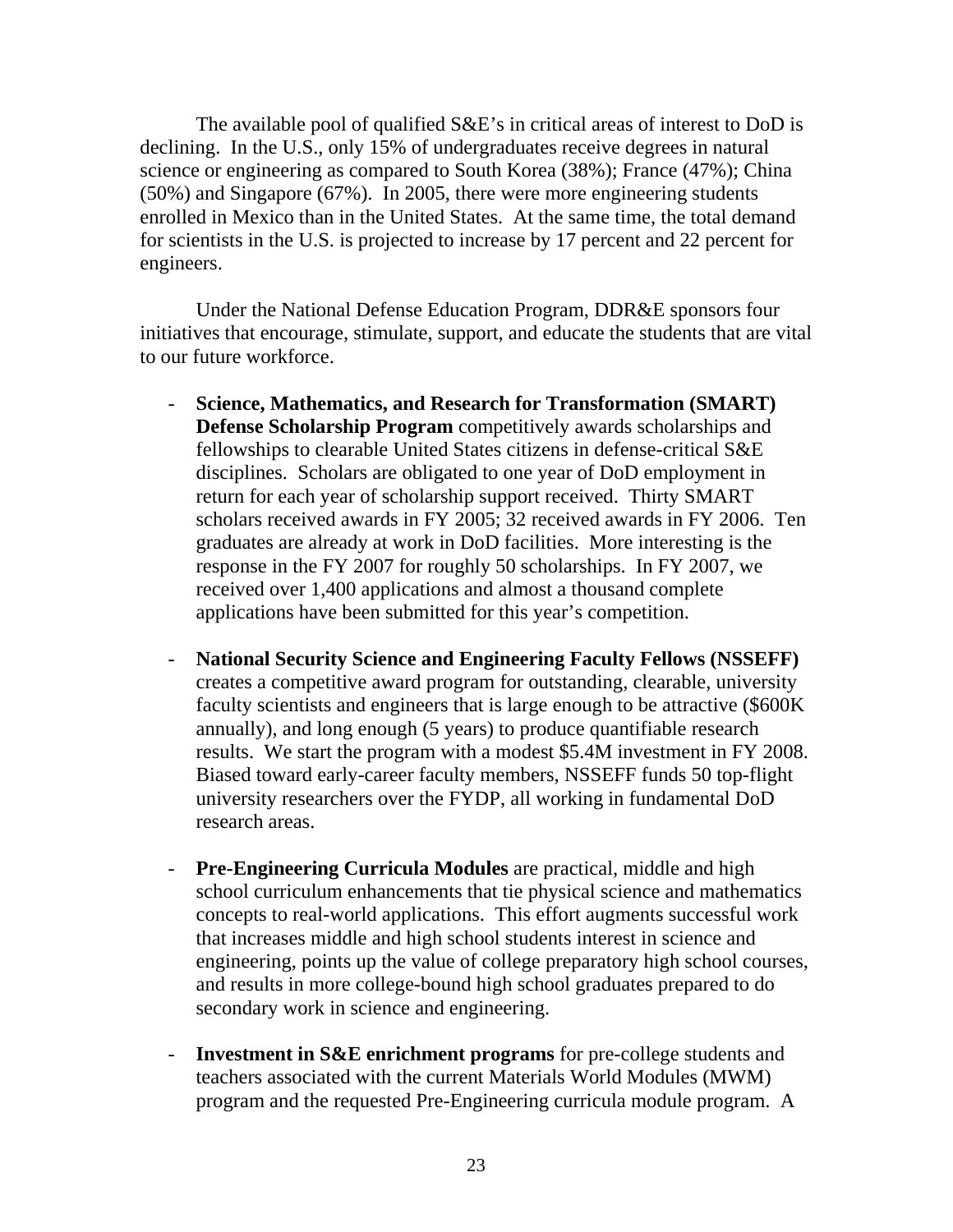recent experiment evaluating the effects of the MWM program showed significant increase in science and engineering knowledge gained and very significant increase in science interest (over the control group).

### **Refine the Business Processes of the DoD S&T**

The DSTAG serves as a strategic coordination board for the S&T program. The DSTAG is comprised of the S&T Executives representing the components having a large S&T program and includes a representative from the Joint Chiefs of Staff. This regular forum provides the primary means for coordination on the execution and planning of the Defense Department S&T program. In recognition of the need to focus on all aspects of S&T development, we have made the Chief Scientist of the JIEDDO a member of the Defense Science and Technology Advisory Group (DSTAG).

A vital element to technology development for the future force is a vibrant capacity to coordinate ideas. The past year has seen substantial advances in the process by which the Department ensures that its S&T enterprise is strategically well-focused, coordinated, and responsive to warfighting needs. The new Reliance 21 S&T management process, developed collaboratively by the DSTAG, emphasizes strategic alignment with the Department's highest priorities, and rapid budgeting for S&T efforts for underinvested needs. Reliance 21 is founded on the principle that transparency fosters higher quality research, greater efficiency, and improved effectiveness. Central to the goal of transparency is a comprehensive database of DoD S&T investments to enable DoD scientists, engineers, and executives to formulate and conduct well-coordinated research programs. For the first time, all the DoD S&T organizations prepare biennial S&T strategic plans that are informed by and harmonized with an overarching DoD S&T strategic plan prepared by DDR&E.

In addition, the DoD S&T leadership conducts an annual S&T Strategic Overview to share their investment plans, assess progress of high-priority thrusts, and identify gaps and overlaps. The most recent review held in February identified key research areas in large data set reduction, software producibility, and urban operations that are now being examined by multi-agency teams to develop S&T investment recommendations. Six additional multi-agency technology focus teams, on topics including directed energy, human systems, and combating weapons of mass destruction, have begun work to formulate S&T investment roadmaps that will inform future S&T budget development.

In addition, to identify opportunities for accelerated or more coordinated fielding of technologies, Reliance 21 employs joint analysis teams focused on key technologies, including networks, jamming-resistant global positioning system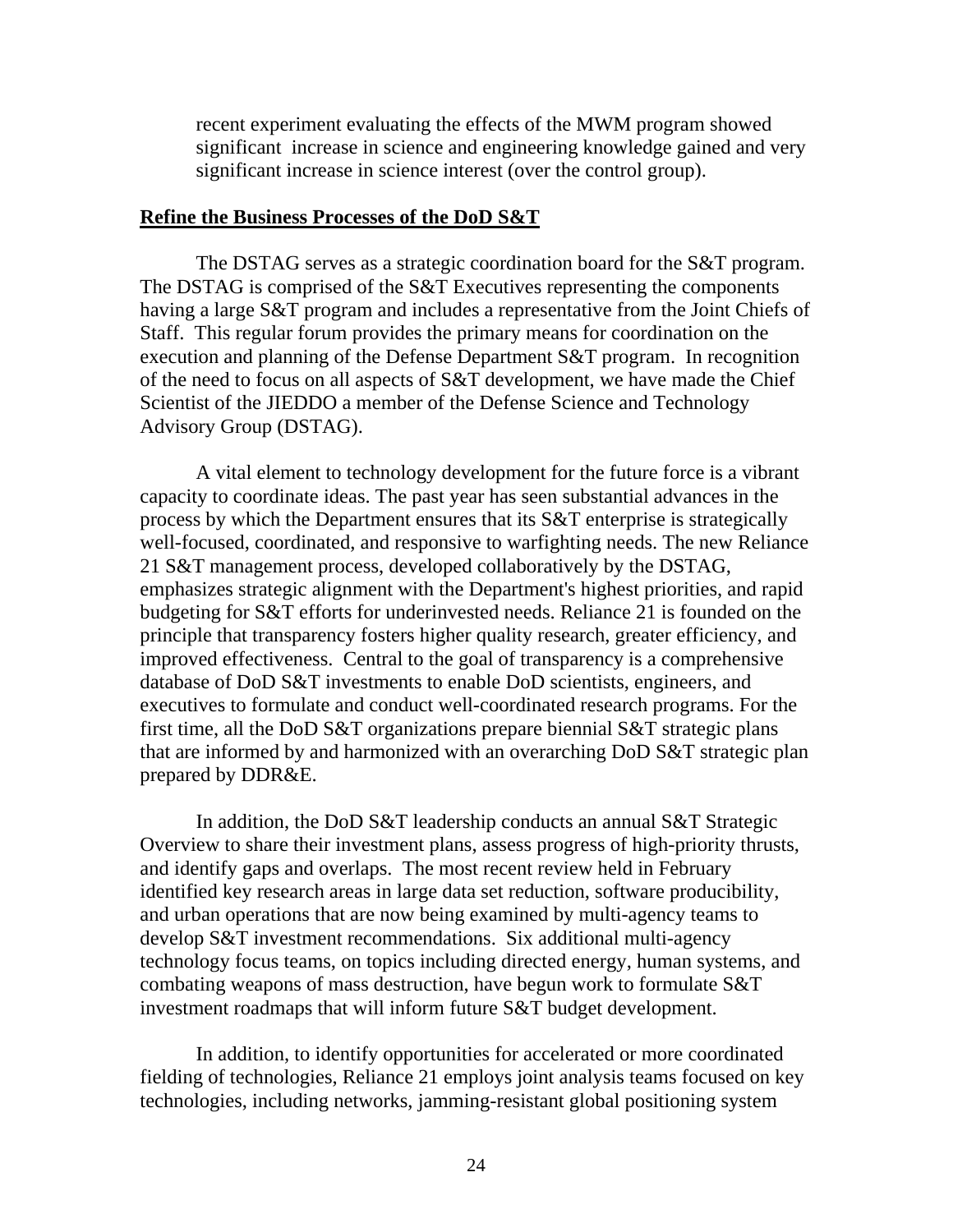augmentation, radars, and energy security. And, to take greater advantage of the unrivaled reservoir of technical knowledge resident in DoD's S&T workforce, Reliance 21 charters defense support teams of expert scientists and engineers inside and outside the Defense Department to assist DoD acquisition programs to resolve difficult technical challenges. Current defense support teams are providing assistance to efforts related to space-based detection of missile launches and biometrics-based identity management.

A key component of Reliance 21 is almost a standalone element – enhanced interaction between the intelligence and S&T communities. As stated in the QDR, the strategic environment of the U.S. has shifted significantly over the last two decades. The threat has evolved from a few nation-state threats to decentralized network threats including non-state enemies, from single- focused threats to multiple complex challenges, from "one size fits all" deterrence to tailored deterrence for rogue powers, terrorist networks and near-term competitors. Embedded in this framework is a need to place more emphasis on potential adversary development of disruptive technology. We continue to increase our efforts to monitor global technology developments and to better understand their implications for U.S. national security. Over the past two years, my office has worked closely with the Under Secretary for Intelligence and the National Intelligence Council to strengthen our ability to anticipate new and evolving technology-based threats. We have conducted a series of technology net assessments that determine where differences between U.S. and foreign technology trends and capabilities exist and assess whether the differences pose a discernable threat to U.S national security. We are engaged with our Allies in collaborative programs to assess emerging and disruptive technologies and their effects. These assessments are only the beginning of our efforts; we will continue to expand programs that provide us with a more robust capability to anticipate disruptive technology challenges and reduce the possibility of technological surprise.

The Militarily Critical Technology Program (MCTP) is a Congressionally mandated program to provide DoD's input to the Export Control process. In response to a program assessment by the Government Accountability Office (GAO) last year, DDR&E has launched a three-pronged effort to re-focus the MCTP. A new Deputy Under Secretary of Defense for International Technology Security (DUSD(ITS)) has been appointed and staffed his office to re-engineer the program. Further, the Under Secretary of Defense for Acquisition, Technology and Logistics (USD(AT&L)) has made the urgent update of the MCTP a 2007 Strategic Goal. DUSD(ITS) is working closely with Commerce Department Export Licensing Officers to improve usability and searchability of MCTP information, and with technology working groups on a wiki-like interface to make virtual collaboration on MCTP creation as easy as possible. As part of this re-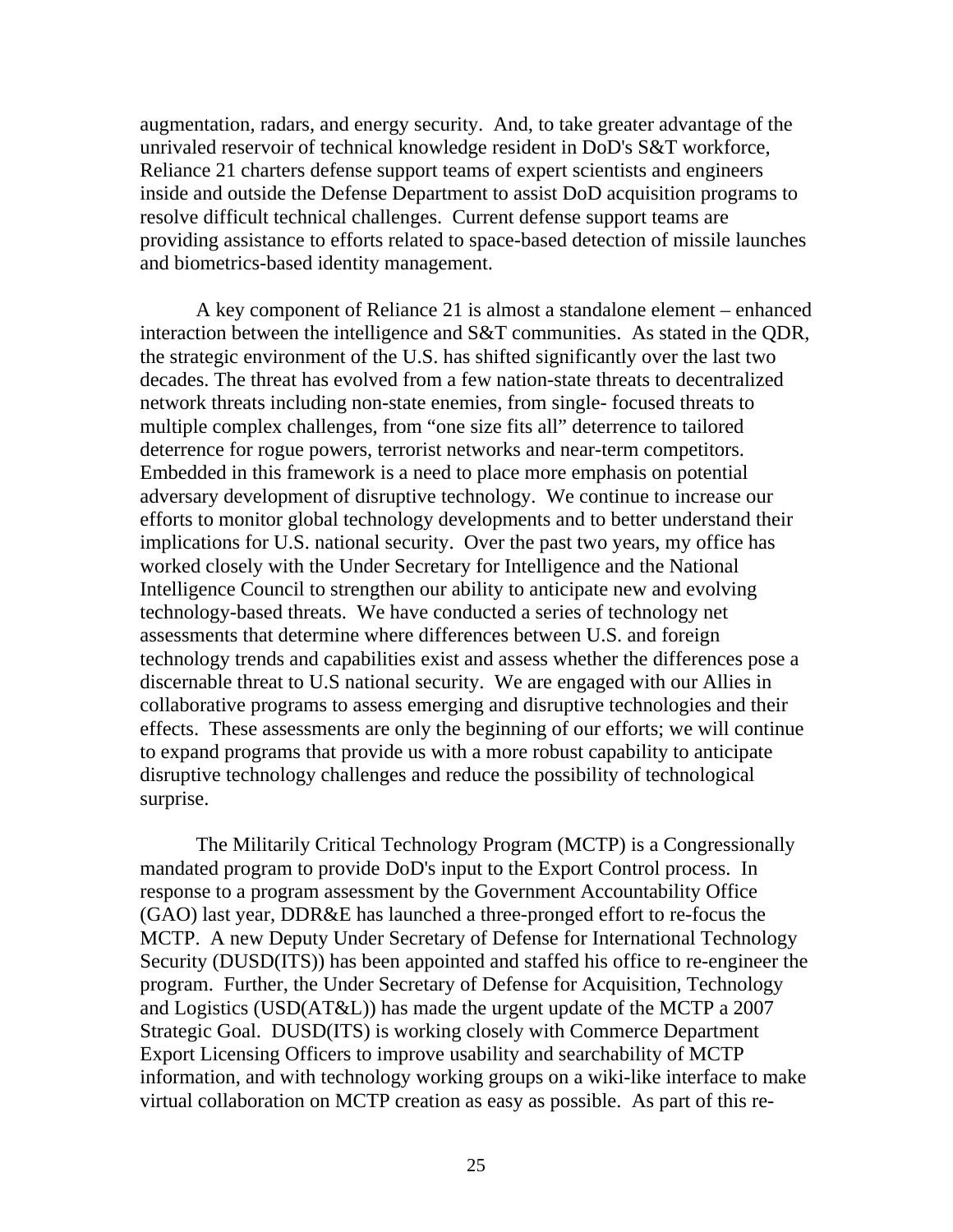engineering process, DUSD(ITS) has commissioned the Defense Technical Information Center (DTIC) and Google, Inc. to conduct a "fly-off" of web-enabled systems to better support both the creation and access of MCTP information. The urgent update of the MCTP content will be completed in April 2007; the reengineering effort prototype will complete in FY 2007 and final system in FY 2008.

The Department's policy is to ensure that Major Defense Acquisition Programs (MDAPs) receive approval to go forward into system design and development or low-rate production only when all critical technologies have demonstrated that they meet acceptable levels of maturity. Experience shows that acquisition programs that proceed with immature technologies are more likely to suffer cost and schedule overruns. Technological maturity for critical technologies is determined through a formal Technology Readiness Assessment (TRA) at Milestones B and C performed under DDR&E oversight. The DDR&E staff works closely with staff of the acquisition program, often over a period of many months or even years to foster verification of technology maturity. The DoD's efforts are consistent with Section 2366a of Title 10 USC that requires the USD(AT&L) to submit certification to the Congress that MDAPs do not receive Milestone B approval until the Milestone Decision Authority certifies that "the technology in the program has been demonstrated in a relevant environment."

In May 2006, the USD(AT&L) issued an implementation memorandum to ensure full compliance by the Department with this law. Recent Milestone B TRAs conducted by DDR&E in concert with Service acquisition executives include: the Navy Amphibious Assault Ship Replacement Flight 0; the Combat Search and Rescue helicopter (CSAR-X); the Navy Enterprise Resource Planning (ERP) program; the WIN-T Warfighter Internet – Tactical, and the National Security Agency Public Key Infrastructure Increment 1. In addition, we have initiated a process of "quick-look" technology readiness evaluations at a much earlier stage of the acquisition process to identify potential technology maturity gaps prior to Milestone B. In this way, if we find immature critical technologies early in the acquisition process, alternative technical approaches can be found or S&T investments can be made to address the technology immaturity at an earlier stage of acquisition. In addition, the Joint Staff and my office have begun to develop a process to advise the Joint Requirements Oversight Council on technology maturity, risk, and suitability as criteria for requirements validation and capability document approval. One recent example of a technical assessment to inform requirements validation was provided for the F-22 block upgrade. The evaluation of technology maturity is now a major tool to assist both the requirements development process and the formation of major acquisition programs. It also serves to improve integration of the S&T and acquisition communities.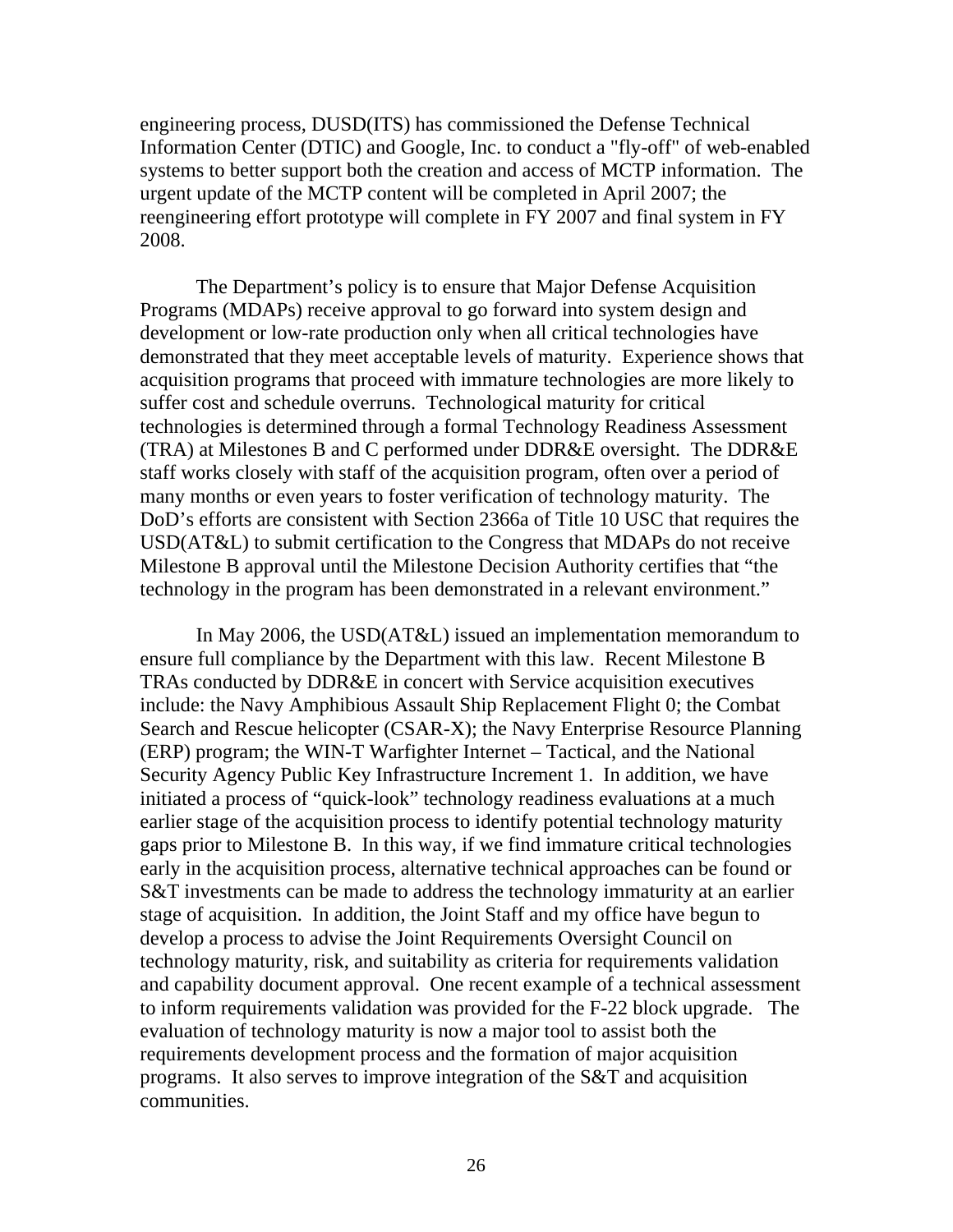Building on the positive benefits of conducting TRA's, the DDR&E team is moving forward with defining a process for assessing manufacturing readiness levels (MRL). One of DDR&E's ManTech priorities during the past year has been to standardize terminology and assessment processes that describes and determines MRLs. Working with ManTech representatives from the Services, and with manufacturing executives from the private sector, we are producing MRL tools to assist project managers in government and the defense industry in assessing readiness of technologies for production.

The final business process improvement involves S&T information reuse. The 21st Century has brought a new form of war that is being fought against groups of extremists, who use modern technology and unconventional weapons including biological agents, improvised bombs, and small nuclear devices to attack the U.S. and our allies. As the focus of the Nation's defense priorities shifts to counter these threats, DoD scientists, engineers, program managers and others simply will not have time to sift through mountains of data to find significant pieces of information to meet critical requirements. It is essential to our Nation's technological superiority that we develop innovative information discovery and analysis tools that will provide essential information rapidly, accurately and reliably to support DoD's newly-emerging priorities.

Information is key to effective decision making. Data that is unknown, inaccessible, or incorrect leads to duplication of effort; delays and potential failure in reaching strategic and near term goals; jeopardizes our forces; and places our nation's security at risk.

In this era of ever-changing technology and shifting requirements, the value of central information sources, which acquire, organize, analyze and disseminate information, has become more apparent. The implementation of an information gateway to Defense scientific, research and engineering information will serve as the centerpiece of DDR&E's information innovation initiatives providing single sign-on access to both public and limited access data sources within the DoD and world-wide. In addition, this information gateway will facilitate the collection and dissemination of program information and tools that will assist program managers in analyzing the cost effectiveness of DoD's research and development programs.

DDR&E launched the first phase of the gateway in 2005 at the Defense Technical Information Center with the R&E Portal which was aimed at the DoD research and engineering community. Based on the success of the Portal in supporting the needs of DDR&E program managers, we now plan to expand the concept to meet the needs of DoD scientists, engineers and managers in the test and evaluation Community. The expanded features for the gateway will include a